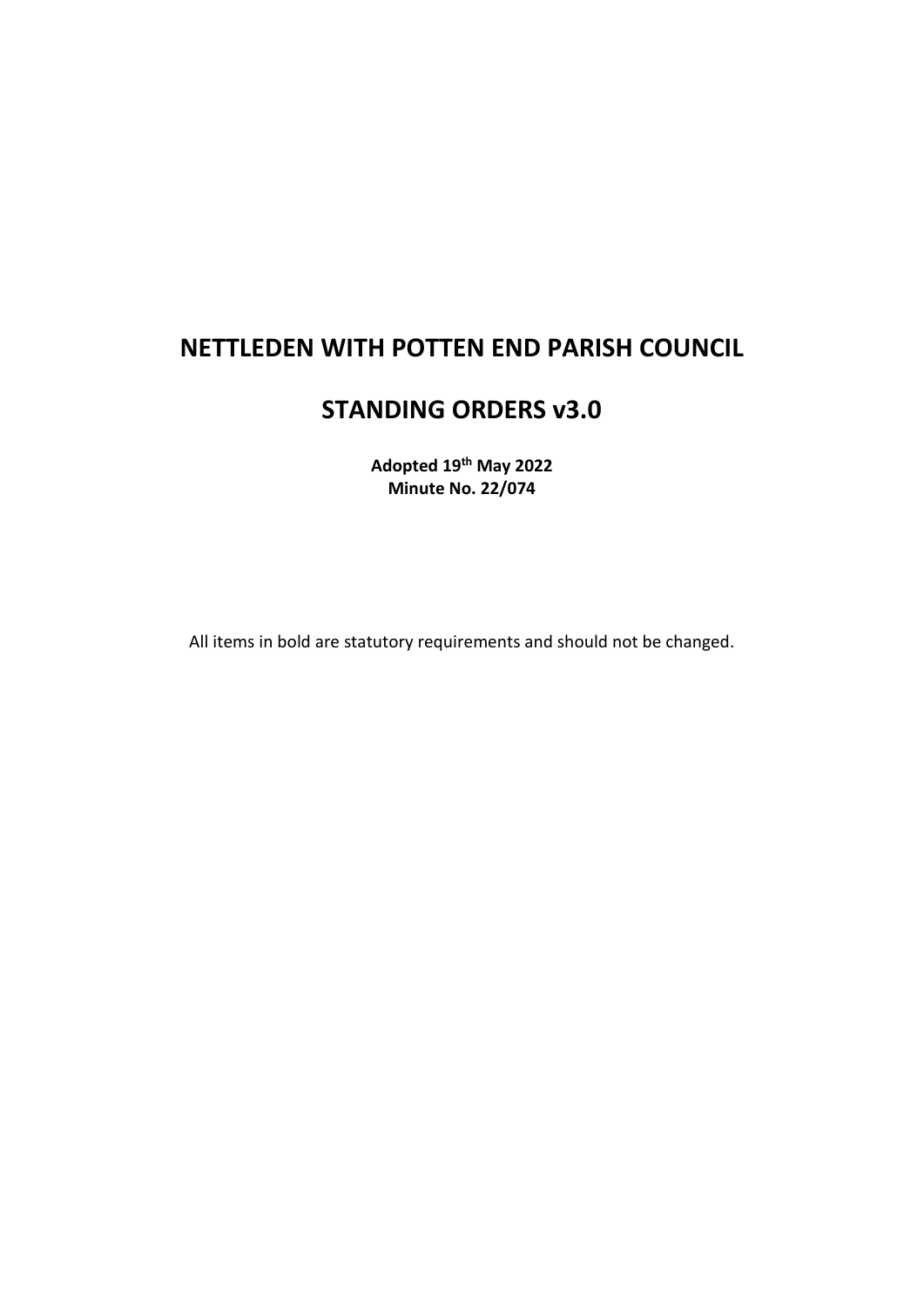#### **Version control**

- v0.1 An update to the 2019 Standing Orders which largely reflected the NALC model standing orders to bring them more into line with Nettleden and Potten End PC's practice.
- v1.0 As agreed by council.
- v2.0 An update to the Standing Orders to correct a mistake in the NALC model version for s.18.c
- v3.0 Changes to s.18 to bring it into line with the procurement position post-Brexit and current procurement threshold figures.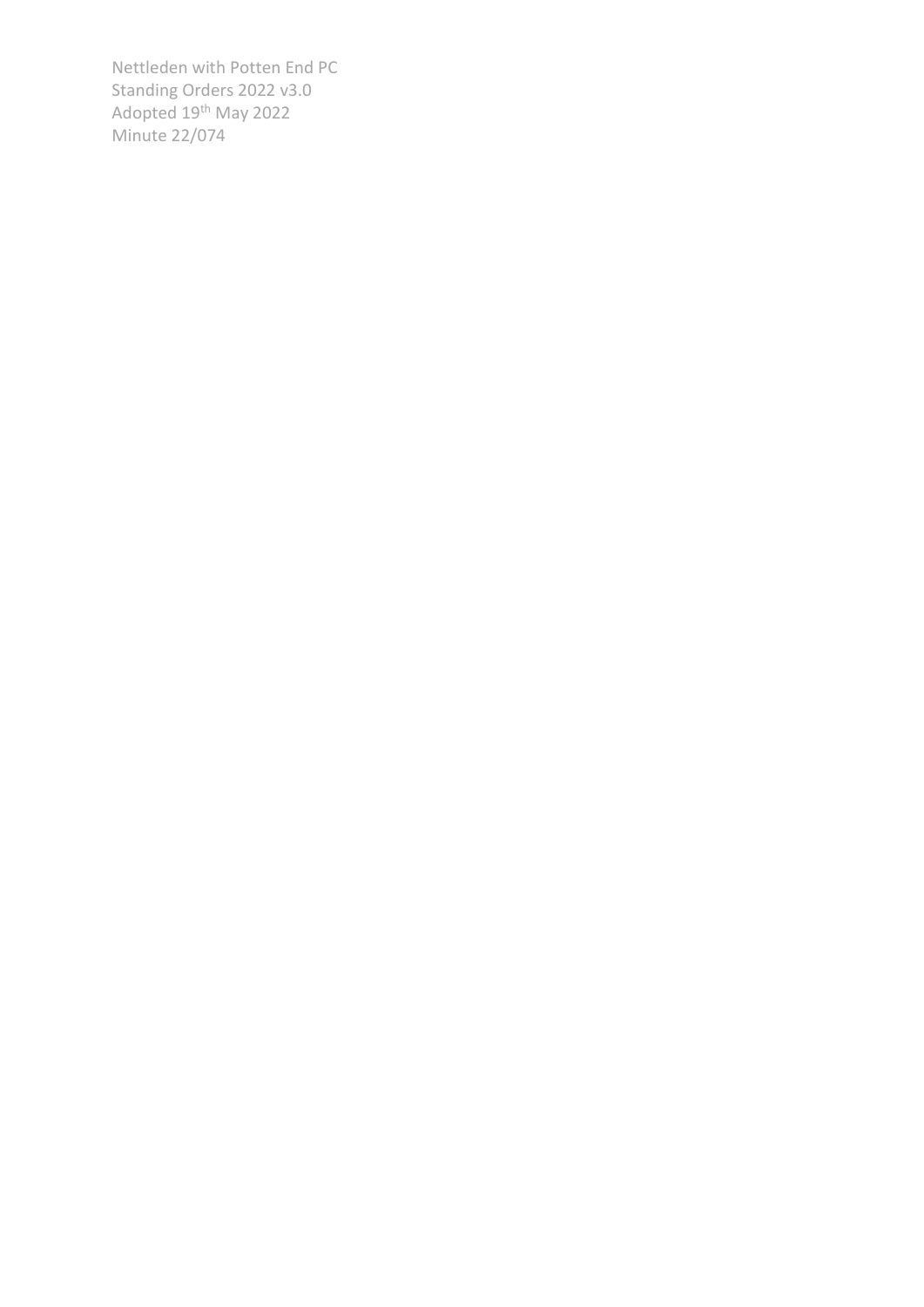## **INDEX**

| 1. |                                                                      |  |
|----|----------------------------------------------------------------------|--|
| 2. |                                                                      |  |
| 3. |                                                                      |  |
| 4. |                                                                      |  |
| 5. |                                                                      |  |
| 6. |                                                                      |  |
| 7. |                                                                      |  |
| 8. |                                                                      |  |
| 9. | MOTIONS FOR A MEETING THAT REQUIRE WRITTEN NOTICE TO BE GIVEN TO THE |  |
|    |                                                                      |  |
|    | 10. MOTIONS AT A MEETING THAT DO NOT REQUIRE WRITTEN NOTICE 11       |  |
|    |                                                                      |  |
|    |                                                                      |  |
|    |                                                                      |  |
|    |                                                                      |  |
|    |                                                                      |  |
|    |                                                                      |  |
|    |                                                                      |  |
|    |                                                                      |  |
|    |                                                                      |  |
|    |                                                                      |  |
|    |                                                                      |  |
|    |                                                                      |  |
|    |                                                                      |  |
|    | 24. COMMUNICATING WITH DISTRICT AND COUNTY OR UNITARY COUNCILLORS21  |  |
|    |                                                                      |  |
|    |                                                                      |  |
|    |                                                                      |  |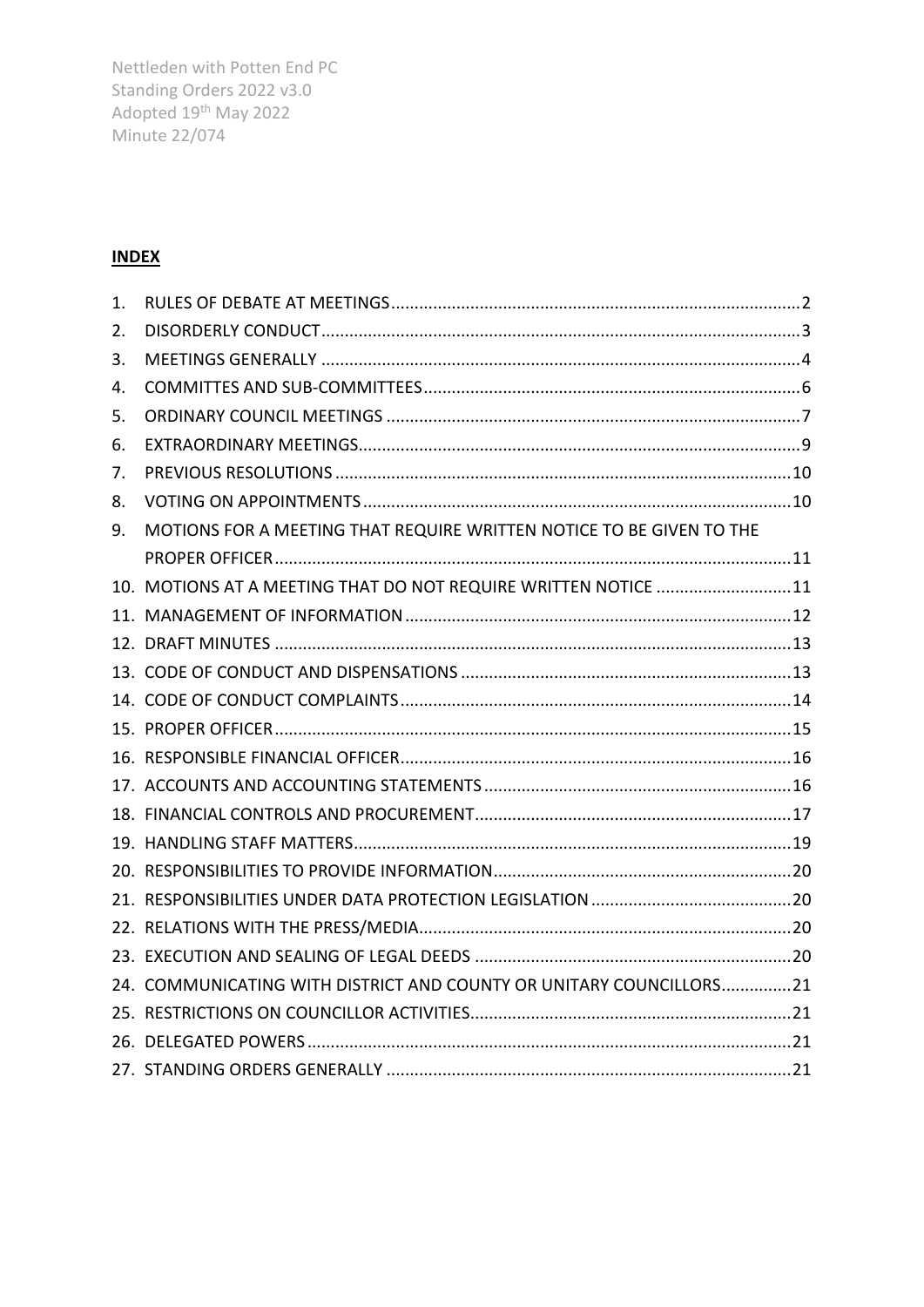#### <span id="page-4-0"></span>**1. RULES OF DEBATE AT MEETINGS**

- a. Motions on the agenda shall be considered in the order that they appear unless the order is changed at the discretion of the chairman of the meeting.
- b. An amendment is a proposal to remove or add words to a motion. It shall not negate the motion.
- c. If an amendment to the original motion is carried, the amended motion becomes the substantive motion upon which further amendment(s) may be moved.
- d. An amendment shall not be considered unless early verbal notice of it is given at the meeting and, if requested by the chairman of the meeting, is expressed in writing to the chairman.
- e. A councillor may move an amendment to his own motion if agreed by the meeting. If a motion has already been seconded, the amendment shall be with the consent of the seconder and the meeting.
- f. If there is more than one amendment to an original or substantive motion, the amendments shall be moved in the order directed by the chairman.
- g. Subject to standing order 1(h) below, only one amendment shall be moved and debated at a time, the order of which shall be directed by the chairman of the meeting.
- h. One or more amendments may be discussed together if the chairman of the meeting considers this expedient but each amendment shall be voted upon separately.
- i. Where a series of amendments to an original motion are carried, the mover of the original motion shall have a right of reply either at the end of debate of the first amendment or at the very end of debate on the final substantive motion immediately before it is put to the vote.
- j. Unless permitted by the chairman of the meeting, a councillor may speak once in the debate on a motion except:
	- i. to speak on an amendment moved by another councillor;
	- ii. to move or speak on another amendment if the motion has been amended since he last spoke;
	- iii. to make a point of order;
	- iv. to give a personal explanation; or
	- v. in exercise of a right of reply.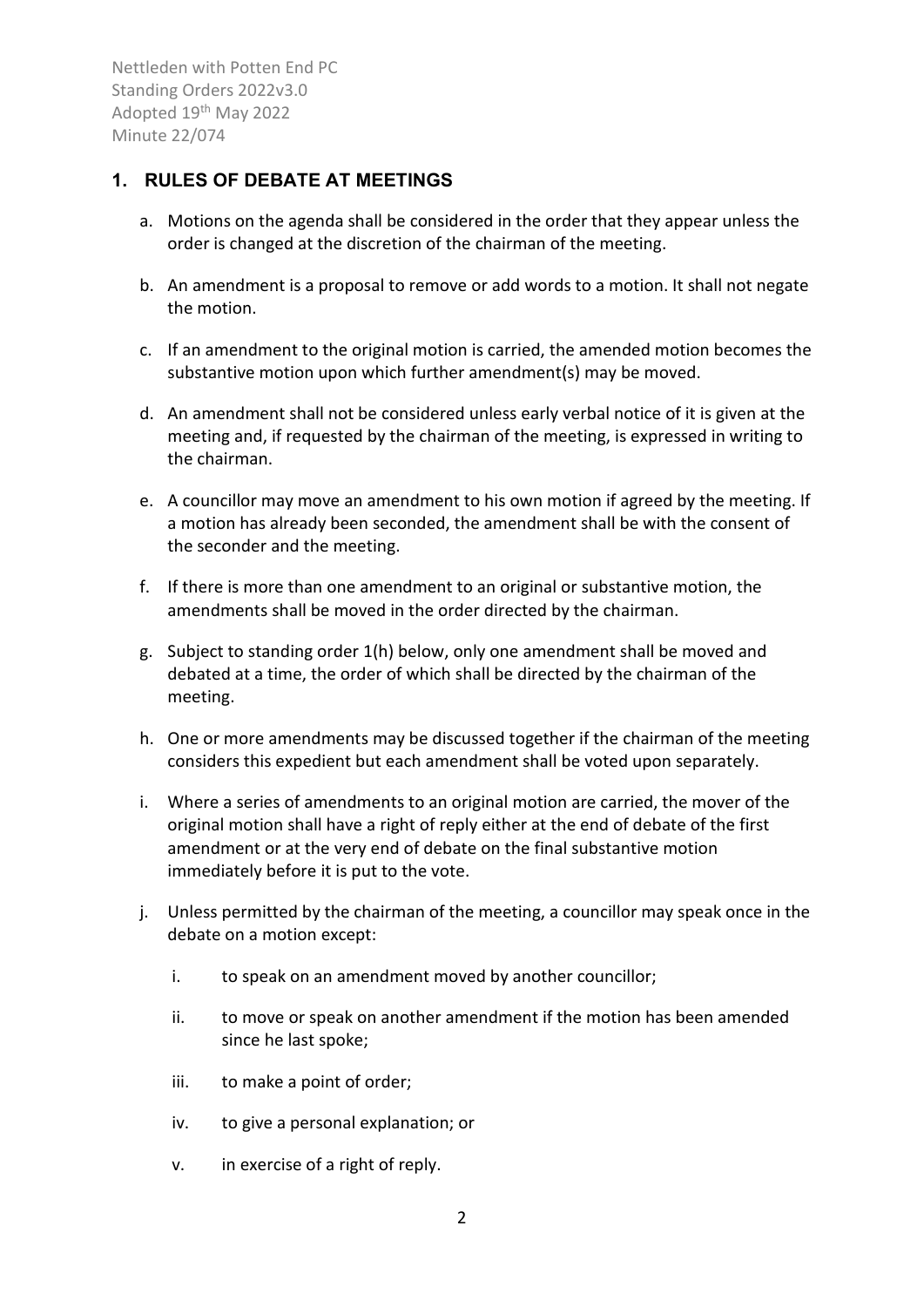- k. During the debate of a motion, a councillor may interrupt only on a point of order or a personal explanation and the councillor who was interrupted shall stop speaking. A councillor raising a point of order shall identify the standing order which he considers has been breached or specify the other irregularity in the proceedings of the meeting he is concerned by.
- l. A point of order shall be decided by the chairman of the meeting and his decision shall be final.
- m. When a motion is under debate, no other motion shall be moved except:
	- i. to amend the motion;
	- ii. to proceed to the next business;
	- iii. to adjourn the debate;
	- iv. to put the motion to a vote;
	- v. to ask a person to be no longer heard or to leave the meeting;
	- vi. to refer a motion to a committee or sub-committee for consideration;
	- vii. to exclude the public and press;
	- viii. to adjourn the meeting; or
	- ix. to suspend particular standing order(s) excepting those which reflect mandatory statutory requirements.
- n. Before an original or substantive motion is put to the vote, the chairman of the meeting shall be satisfied that the motion has been sufficiently debated and that the mover of the motion under debate has exercised or waived his right of reply.
- o. Excluding motions moved understanding order 1(m) above, the contributions or speeches by a councillor shall relate only to the motion under discussion and shall not exceed 5 minutes without the consent of the chairman of the meeting.

## <span id="page-5-0"></span>**2. DISORDERLY CONDUCT**

- a. No person shall obstruct the transaction of business at a meeting or behave offensively or improperly. If this standing order is ignored, the chairman of the meeting shall request such person(s) to moderate or improve their conduct.
- b. If person(s) disregard the request of the chairman of the meeting to moderate or improve their conduct, any councillor or the Chairman of the meeting may move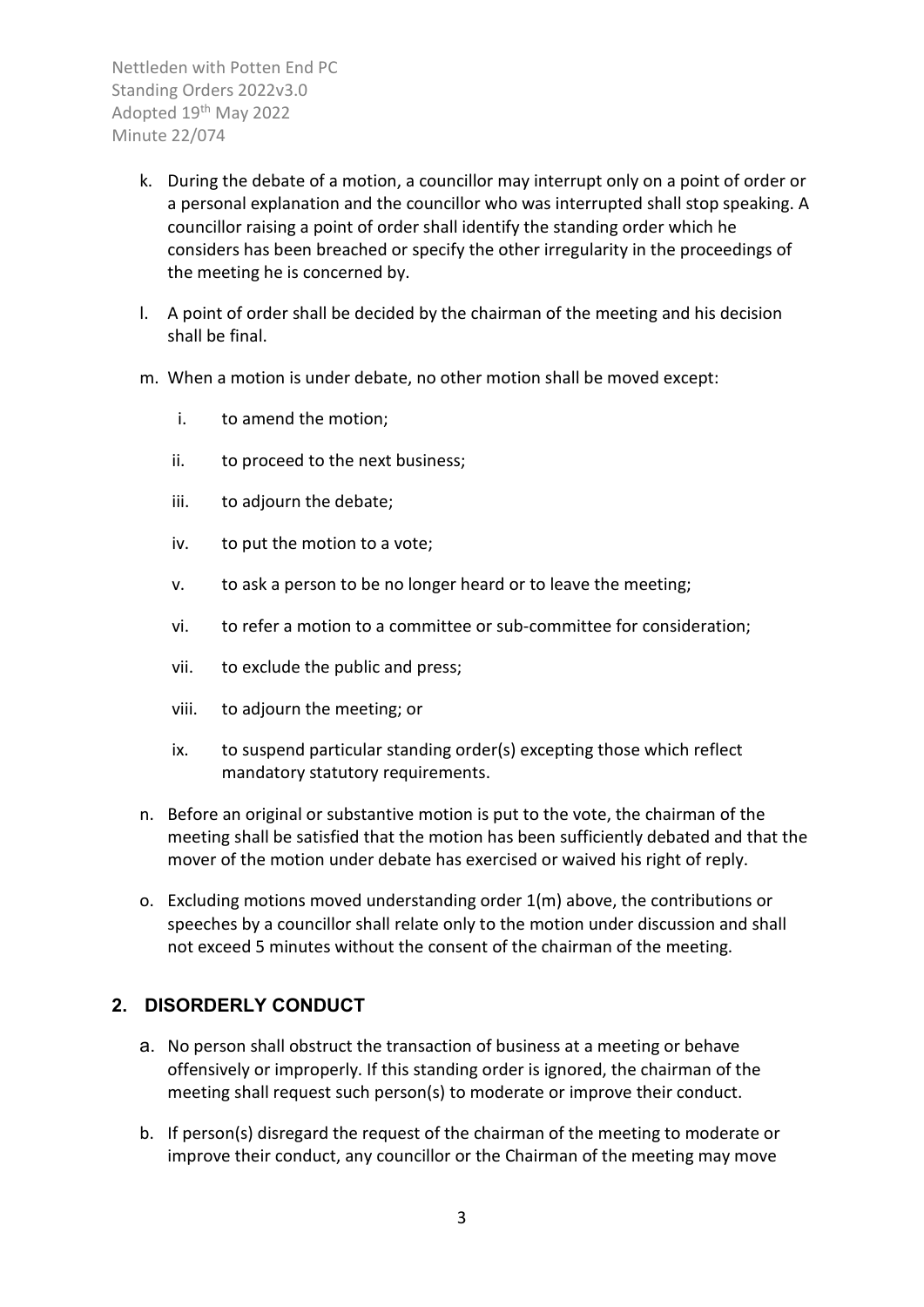> that the person be no longer heard or excluded from the meeting. The motion, if seconded, shall be put to the vote without discussion.

c. If a resolution made in accordance with standing order 2(b) above, is ignored, the Chairman of the meeting may take further reasonable steps to progress the meeting. This may include temporarily suspending or closing the meeting.

#### <span id="page-6-0"></span>**3. MEETINGS GENERALLY**

- **a. Meetings shall not take place in premises which at the time of the meeting, are used for the supply of alcohol, unless no other premises are available free of charge or at a reasonable cost.**
- **b. The minimum three clear days for notice of a meeting does not include the day on which notice was issued, the day of the meeting, a Sunday, a day of the Christmas break, a day of the Easter break or of a bank holiday or a day appointed for public thanksgiving or mourning.**
- **c. Meetings shall be open to the public unless their presence is prejudicial to the public interest by reason of the confidential nature of the business to be transacted or for other special reasons. The public's exclusion from part or all of a meeting shall be by a resolution which shall give reasons for the public's exclusion.**
- d. Members of the public may make representations, answer questions and give evidence at a meeting which they are entitled to attend in respect of the business on the agenda.
- e. The period of time designated for public participation at a meeting in accordance with standing order 3(d) above shall not exceed 20 minutes unless directed by the chairman of the meeting.
- f. Subject to standing order 3(e) above, a member of the public shall not speak for more than 3 minutes.
- g. In accordance with standing order 3(d) above, a question shall not require a response nor start a debate on the question. The chairman of the meeting may direct that a written or oral response be given.
- h. A person who speaks at a meeting shall address his comments to the Chairman of the meeting.
- i. A record of a public participation session at a meeting shall be included in the minutes of that meeting.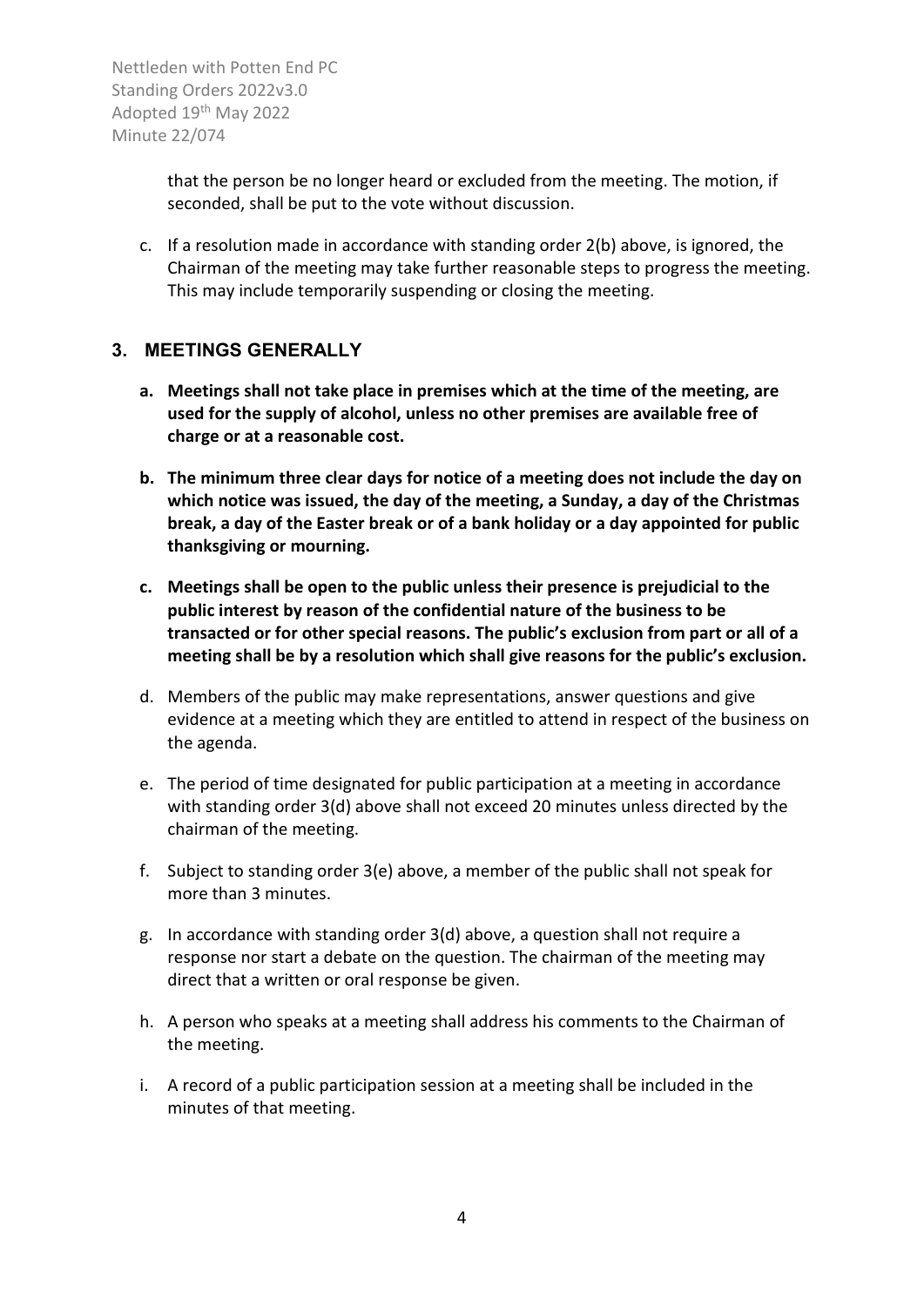- j. Only one person is permitted to speak at a time. If more than one person wishes to speak, the Chairman shall direct the order of speaking.
- k. **Subject to standing order 3(k), a person who attends a meeting is permitted to report on the meeting whilst the meeting is open to the public. To "report" means to film, photograph, make an audio recording of meeting proceedings, use any other means for enabling persons not present to see or hear the meeting as it takes place or later or to report or to provide oral or written commentary about the meeting so that the report or commentary is available as the meeting takes place or later to persons not present.**
- l. **A person present at a meeting may not provide an oral report or oral commentary about a meeting as it takes place without permission.**
- **m. The press shall be provided with reasonable facilities for the taking of their report of all or part of a meeting at which they are entitled to be present.**
- **n. Subject to standing orders which indicate otherwise, anything authorised or required to be done by, to or before the Chairman may in his absence be done by, to or before the Vice-Chairman of the Council (if there is one).**
- **o. The Chairman, if present, shall preside at a meeting. If the Chairman is absent from a meeting, the Vice-Chairman, if present, shall preside. If both the Chairman and the Vice-Chairman are absent from a meeting, a Councillor as chosen by the Councillors present at the meeting shall preside at the meeting**
- **p. Subject to a meeting being quorate, all questions at a meeting shall be decided by a majority of the Councillors or councillors with voting rights present and voting.**
- **q. The Chairman may give an original vote on any matter put to the vote, and in the case of an equality of votes may exercise his casting vote whether or not he gave an original vote.**
- **r. Unless standing orders provide otherwise, voting on any question shall be by a show of hands. At the request of a Councillor, the voting on any question shall be recorded so as to show whether each councillor present and voting gave his vote for or against that question.** Such a request shall be made before moving on to the next item of business on the agenda.
- s. The minutes of a meeting shall include an accurate record of the following:
	- i. the time and place of the meeting;
	- ii. the names of councillors present and absent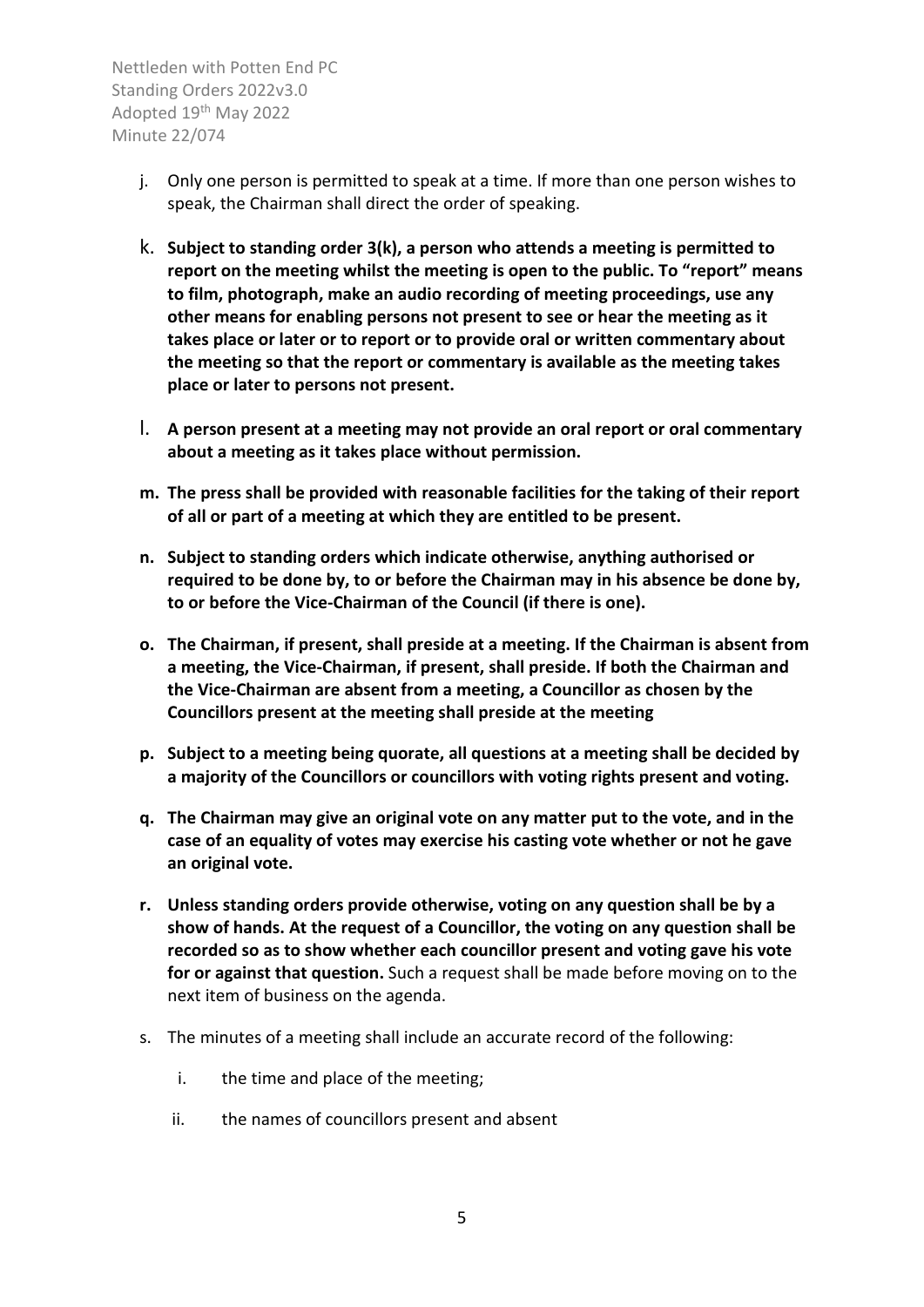- iii. interests that have been declared by councillors and non-councillors with voting rights
- iv. whether a councillor or non-councillor with voting rights left the meeting when matters that they held interests in were being considered;
- v. if there was a public participation session; and
- vi. the resolutions made
- **t. A councillor or a non-councillor with voting rights who has a pecuniary interest or another interest as set out in the council's code of conduct in a matter being considered at a meeting is subject to statutory limitations or restrictions under the code on his right to participate and vote on that matter**
- **u. No business may be transacted at a meeting unless at least one third of the whole number of members of the Council are present and in no case shall the quorum of a meeting be less than three.**
- v. **If a meeting is or becomes inquorate no business shall be transacted** and the meeting shall be adjourned. Any outstanding business of a meeting so adjourned shall be transacted at a following meeting.
- w. A meeting shall not exceed a period of 2 hours.

## <span id="page-8-0"></span>**4. COMMITTES AND SUB-COMMITTEES**

- **a. Unless the council determines otherwise, a committee may appoint a subcommittee whose terms of reference and members shall be determined by the committee.**
- **b. The members of a committee may include non-councillors unless it is a committee which regulates and controls the finances of the council.**
- **c. Unless the council determines otherwise, all the members of an advisory committee and a sub-committee of the advisory committee may be noncouncillors.**
- d. The Council may appoint standing committees or other committees as may be necessary, and:
	- i. shall determine their terms of reference;
	- ii. shall determine the number and time of the ordinary meetings of a standing committee up until the date of the next annual meeting of full council;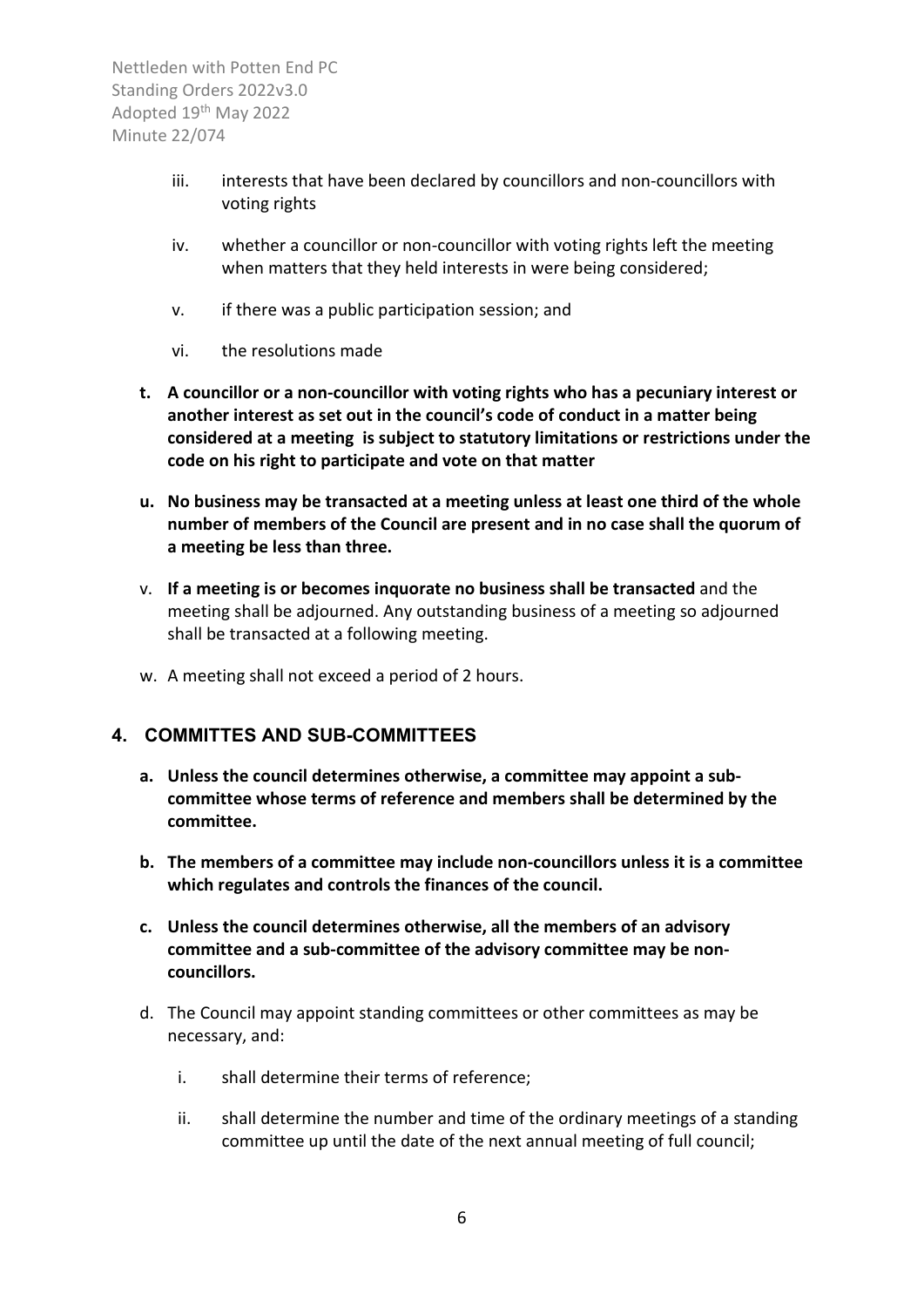- iii. shall permit a committee, other than in respect of the ordinary meetings of a committee, to determine the number and time of its meetings;
- iv. shall subject to standing orders 4(b) and (c) above, appoint and determine the term of office of councillor or non-councillor members of such a committee;
- v. may, subject to standing orders 4(b) and (c) above, appoint and determine the terms of office of the substitute members to a committee whose role is to replace ordinary councillors at a meeting of a committee if the ordinary councillors of the committee confirm to the Proper Officer three days before the meeting that they are unable to attend;
- vi. shall, after it has appointed the members of a standing committee, appoint the chairman of the standing committee;
- vii. shall permit a committee other than a standing committee, to appoint its own chairman at the first meeting of the committee;
- viii. shall determine the place, notice requirements and quorum for a meeting of a committee and sub-committee and also the advance public notice requirements, if any, required for the meeting of a sub-committee,
- ix. shall determine if the public may participate at a meeting of a sub-committee that they are permitted to attend; and
- x. may dissolve a committee.

#### <span id="page-9-0"></span>**5. ORDINARY COUNCIL MEETINGS**

- **a. In an election year, the annual meeting of the Council shall be held on or within 14 days following the day on which the new councillors elected take office.**
- **b. In a year which is not an election year, the annual meeting of a Council shall be held on such day in May as the Council may direct.**
- **c. If no other time is fixed, the annual meeting of the Council shall take place at 6pm.**
- **d. In addition to the annual meeting of the Council, at least three other ordinary meetings shall be held in each year on such dates and times as the Council directs.**
- **e. The first business conducted at the annual meeting of the council shall be the election of the Chairman and Vice-Chairman (if any) of the Council.**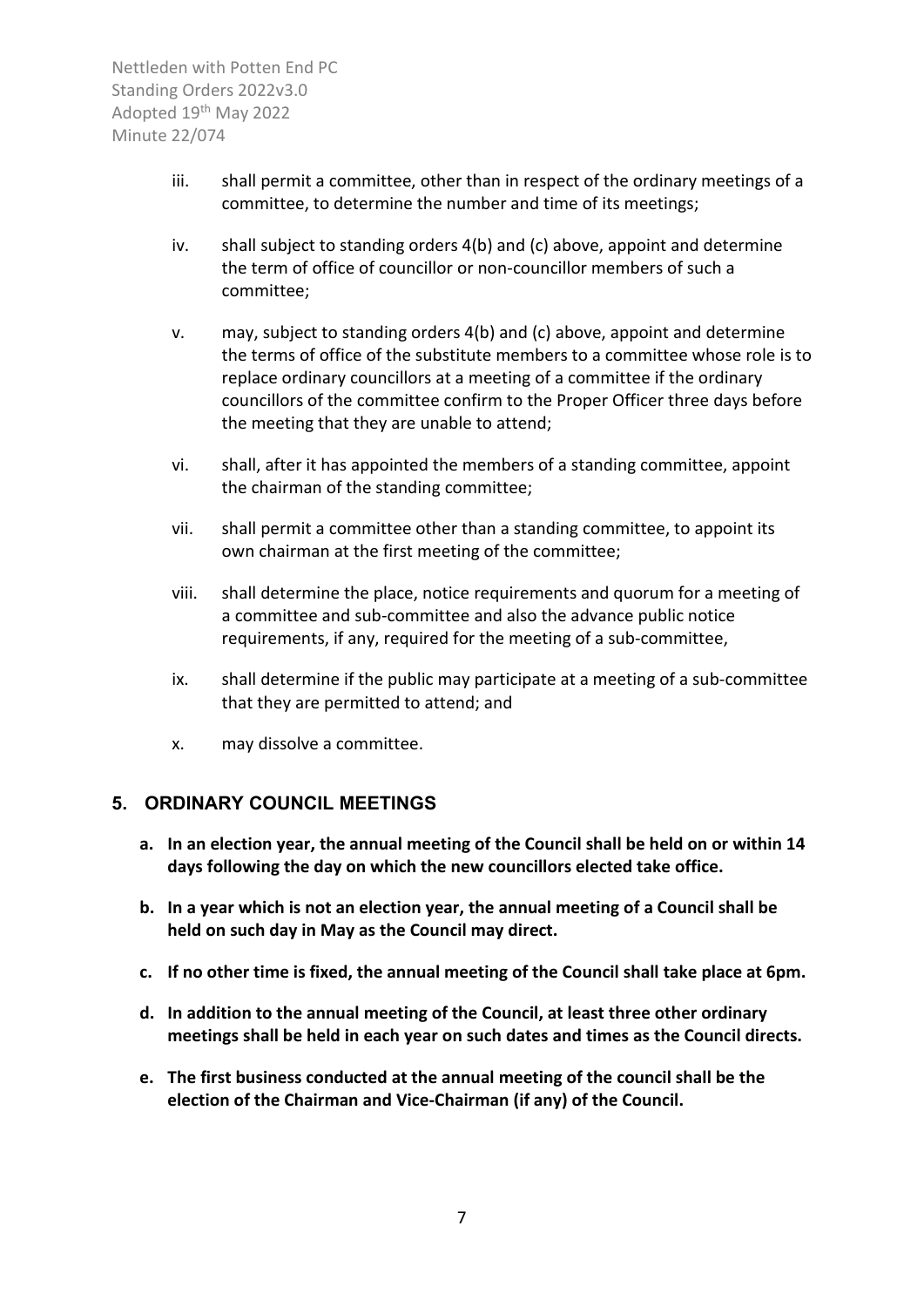- **f. The Chairman of the Council, unless he has resigned or becomes disqualified, shall continue in office and preside at the annual meeting until his successor is elected at the next annual meeting of the Council.**
- **g. The Vice-Chairman of the Council, if there is one, unless he resigns or becomes disqualified, shall hold office until immediately after the election of the Chairman of the Council at the next annual meeting of the Council.**
- **h. In an election year, if the current Chairman of the Council has not been re-elected as a member of the Council, he shall preside at the meeting until a successor Chairman of the Council has been elected. The current Chairman of the Council shall not have an original vote in respect of the election of the new Chairman of the Council but must give a casting vote in the case of an equality of votes.**
- i. **In an election year, if the current Chairman of the Council has been re-elected as a member of the Council, he shall preside at the meeting until a new Chairman of the Council has been elected. He may exercise an original vote in respect of the election of the new Chairman of the Council and must give a casting vote in the case of an equality of votes.**
- j. Following the election of the Chairman of the Council and Vice-Chairman (if any) of the Council at the annual meeting of the Council, the business of the annual meeting shall include.
	- **i. in an election year, delivery by the Chairman of the Council and councillors of their acceptance of office forms unless the council resolves for this to be done at a later date. In a year which is not an election year, delivery by the Chairman of the Council of his acceptance form unless the council resolves for this to be done at a later date;**
	- ii. confirmation of the accuracy of the minutes of the last meeting of the Council;
	- iii. receipt of the minutes of the last meeting of a committee;
	- iv. consideration of the recommendations made by a committee;
	- v. review of delegation arrangements to committees, sub-committees, staff and other local authorities;
	- vi. review of the terms of references for committees;
	- vii. appointment of members to existing committees;
	- viii. appointment of any new committees in accordance with standing order 4 above;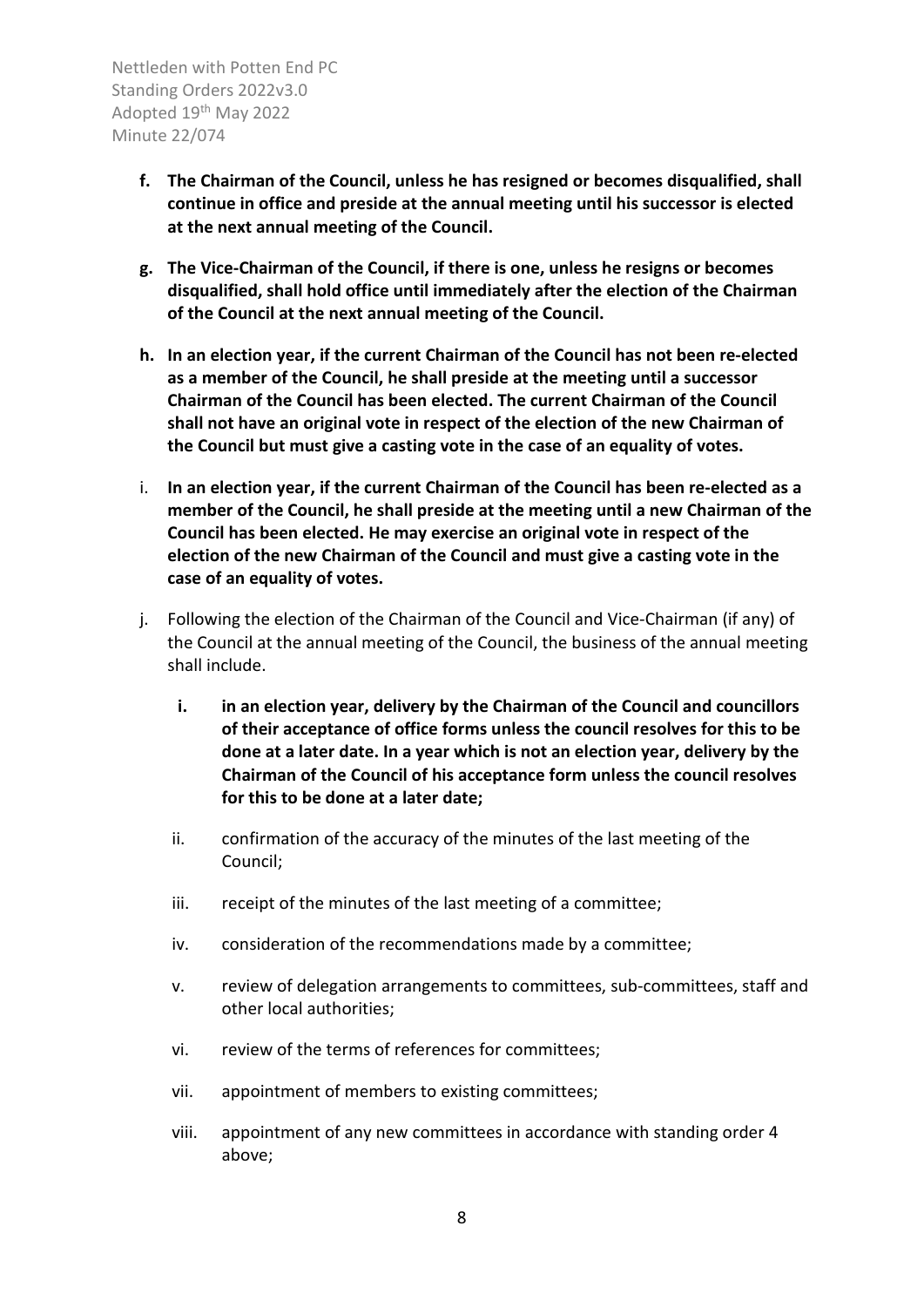- ix. review and adoption of appropriate standing orders and financial regulations;
- x. review of arrangements, including any charters and agency agreements with other local authorities and review of contributions made to expenditure incurred by other local authorities;
- xi. review of representation on or work with external bodies and arrangements for reporting back;
- xii. in an election year, to make arrangements with a view to the council becoming eligible to exercise the general power of competence in the future;
- xiii. review of inventory of land and assets including buildings and office equipment;
- xiv. confirmation of arrangements for insurance cover in respect of all insured risks;
- xv. review of the Council's and/or staff subscriptions to other bodies;
- xvi. review of the Council's complaints procedure;
- xvii. review of the Council's policies, procedures and practices in respect of its obligations under freedom of information and data protection legislation;
- xviii. review of the Council's expenditure incurred under S. 137 of the Local Government Act 1972 or the general power of competence.
- **xix.** determining the time and place of ordinary meetings of the full Council up to and including the next annual meeting of the full council.

#### <span id="page-11-0"></span>**6. EXTRAORDINARY MEETINGS**

- **a. The Chairman of the Council may convene an extraordinary meeting of the Council at any time.**
- **b. If the Chairman of the Council does not or refuses to call an extraordinary meeting of the Council within seven days of having been requested in writing to do so by two councillors, any two councillors may convene an extraordinary meeting of the Council. The public notice giving the time, place and agenda for such a meeting must be signed by the two councillors.**
- c. The Chairman of a committee (or a sub-committee) may convene an extraordinary meeting of the committee or sub-committee at any time.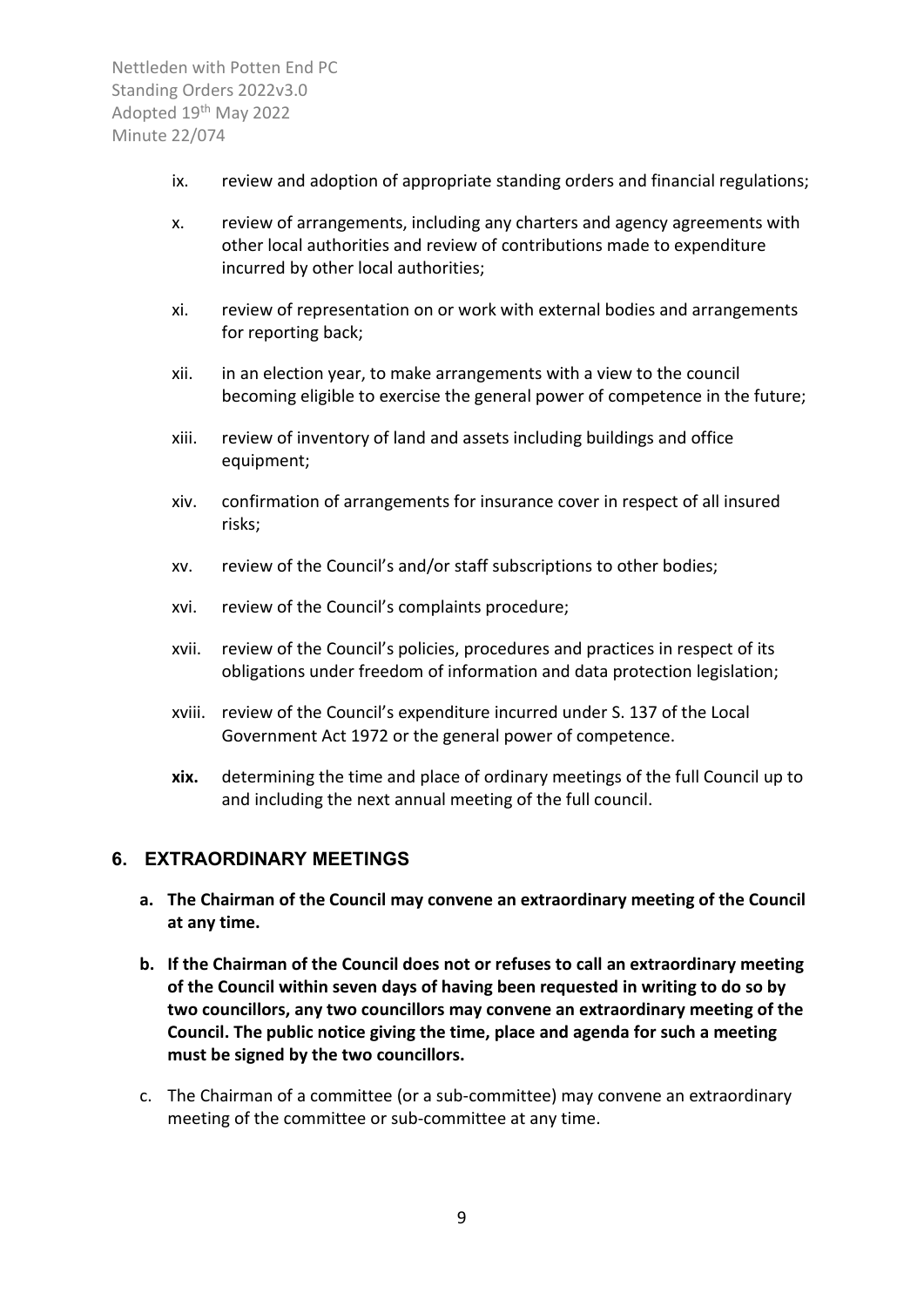> d. If the Chairman of a committee (or a sub-committee) does not or refuses to call an extraordinary meeting within ten days of having been requested by to do so by two councillors, any members of the committee may convene an extraordinary meeting of a committee (or a sub-committee).

# <span id="page-12-0"></span>**7. PREVIOUS RESOLUTIONS**

- a. A resolution shall not be reversed within 6 months except either by a special motion, which requires written notice by at least 5 councillors to be given to the Proper Officer in accordance with standing order 9 below, or by a motion moved in pursuance of the recommendation of a committee or a sub-committee.
- b. When a special motion or any other motion moved pursuant to standing order 10(a) above has been disposed of, no similar motion may be moved within a further 6 months.

## <span id="page-12-1"></span>**8. VOTING ON APPOINTMENTS**

a. Where more than two persons have been nominated for a position to be filled by the Council and none of those persons has received an absolute majority of votes in their favour, the name of the person having the least number of votes shall be struck off the list and a fresh vote taken. This process shall continue until a majority of votes is given in favour of one person. Any tie may be settled by the casting vote exercisable by the chairman of the meeting.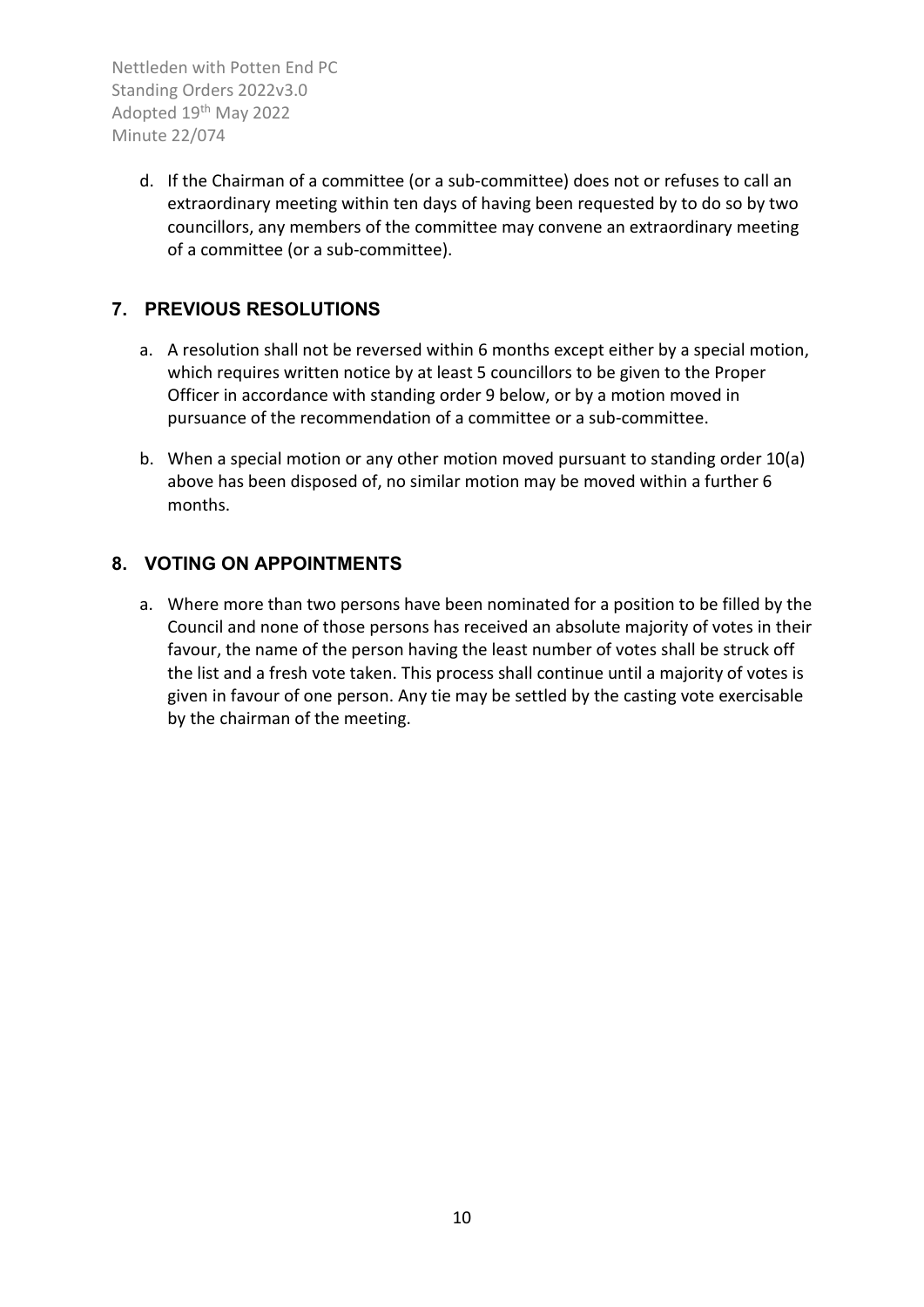#### <span id="page-13-0"></span>**9. MOTIONS FOR A MEETING THAT REQUIRE WRITTEN NOTICE TO BE GIVEN TO THE PROPER OFFICER**

- a. A motion shall relate to the responsibilities of the meeting which it is tabled for and in any event shall relate to the performance of the council's statutory functions, powers and obligations or an issue which specifically affects the council's area or its residents.
- b. No motion may be moved at a meeting unless it is included in the agenda and the mover has given written notice of it to the Proper Officer of the Council at least seven clear days before the next meeting.
- c. The Proper Officer may, before including a motion on the agenda received in accordance with standing order 9(b) above, correct obvious grammatical or typographical errors in the wording of the motion.
- d. If the Proper Officer considers the wording of a motion received in accordance with standing order 9(b) above is not clear in meaning, the motion shall be rejected until the mover of the motion resubmits it in writing to the Proper Officer in clear and certain language at least seven clear days before the meeting.
- e. If the wording or subject of a proposed motion is considered improper, the Proper Officer shall consult with the Chairman of the forthcoming meeting or, as the case may be, the Councillors who have convened the meeting, to consider whether the motion shall be included or rejected.
- f. Subject to standing order 9(e) above, the decision of the Proper Officer as to whether or not to include the motion in the agenda shall be final.
- g. Motions rejected shall be recorded in a book for that purpose with an explanation by the Proper Officer for their rejection.

## <span id="page-13-1"></span>**10. MOTIONS AT A MEETING THAT DO NOT REQUIRE WRITTEN NOTICE**

- a. The following motions in may be moved without written notice to the Proper Officer.
	- i. to correct an inaccuracy in the draft minutes of a meeting;
	- ii. to move to a vote;
	- iii. to defer consideration of a motion;
	- iv. to refer a motion to a particular committee or sub-committee
	- v. to appoint a person to preside at a meeting;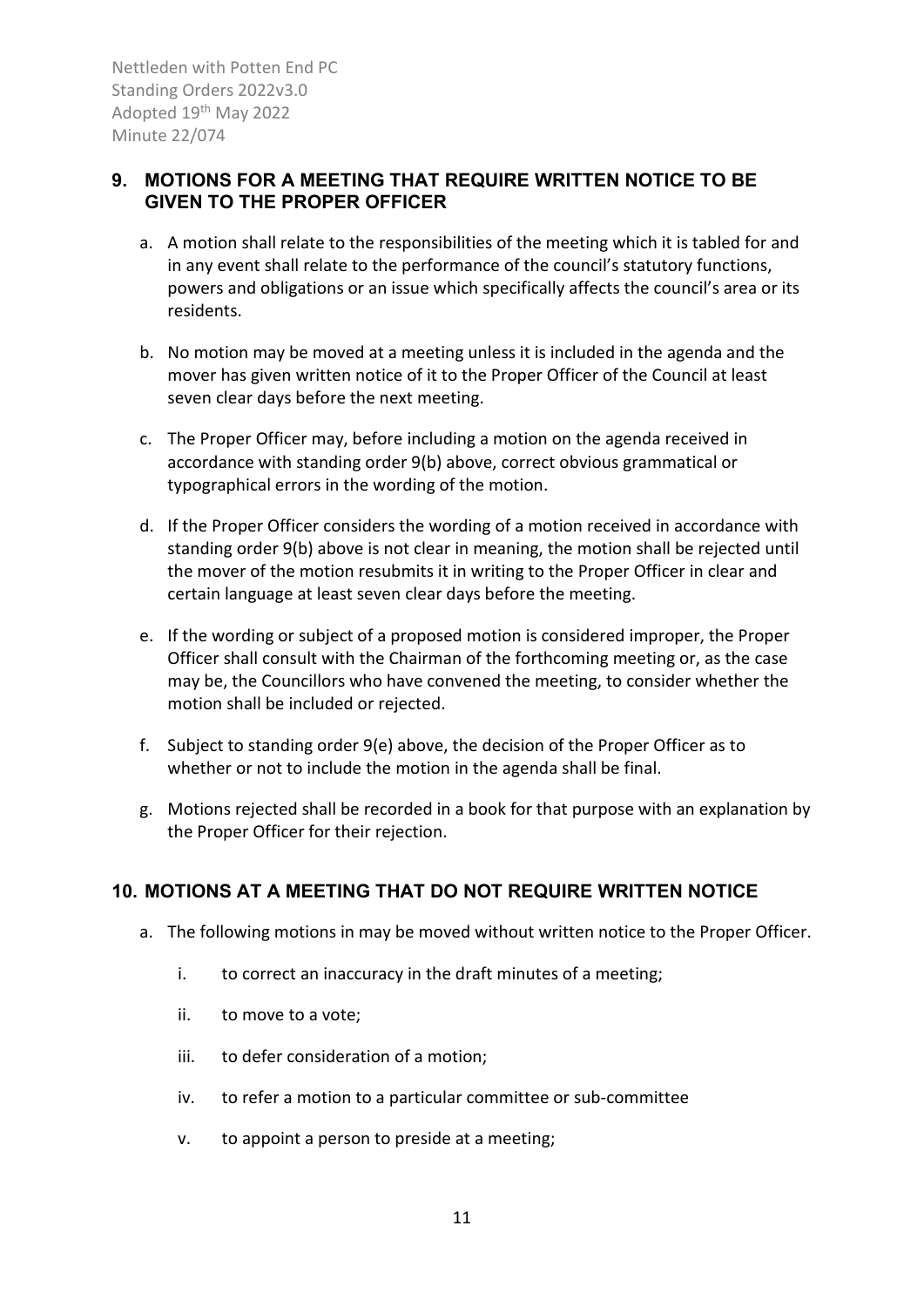- vi. to change the order of business on the agenda:
- vii. to proceed to the next business on the agenda;
- viii. to require a written report;
- ix. to appoint a committee or sub-committee and their members;
- x. to extend the time limits for speaking;
- xi. to exclude the press and public from a meeting in respect of confidential or sensitive information which is prejudicial to the public interest;
- xii. to not hear further from a Councillor or a member of the public;
- xiii. to exclude a councillor or member of the public for disorderly conduct;
- xiv. to temporarily suspend the meeting;
- xv. to suspend a particular standing order (unless it reflects mandatory statutory requirement);
- xvi. to adjourn the meeting: or
- xvii. to close a meeting

#### <span id="page-14-0"></span>**11. MANAGEMENT OF INFORMATION**

- **a. The Council shall have in place and keep under review, technical and organisational measures to keep secure information (including personal data) which it holds in paper and electronic form. Such arrangements shall include deciding who has access to personal data and encryption of personal data.**
- **b. The Council shall have in place, and keep under review, policies for the retention and safe destruction of all information (including personal data) which it holds in paper and electronic form. The Council's retention policy shall confirm the period for which information (including personal data) shall be retained or if this is not possible the criteria used to determine that period (e.g. the Limitation Act 1980).**
- **c. The agenda, papers that support the agenda and the minutes of a meeting shall not disclose or otherwise undermine confidential information or personal data without legal justification.**
- **d. Councillors, staff, the Council's contractors and agents shall not disclose confidential information or personal data without legal justification.**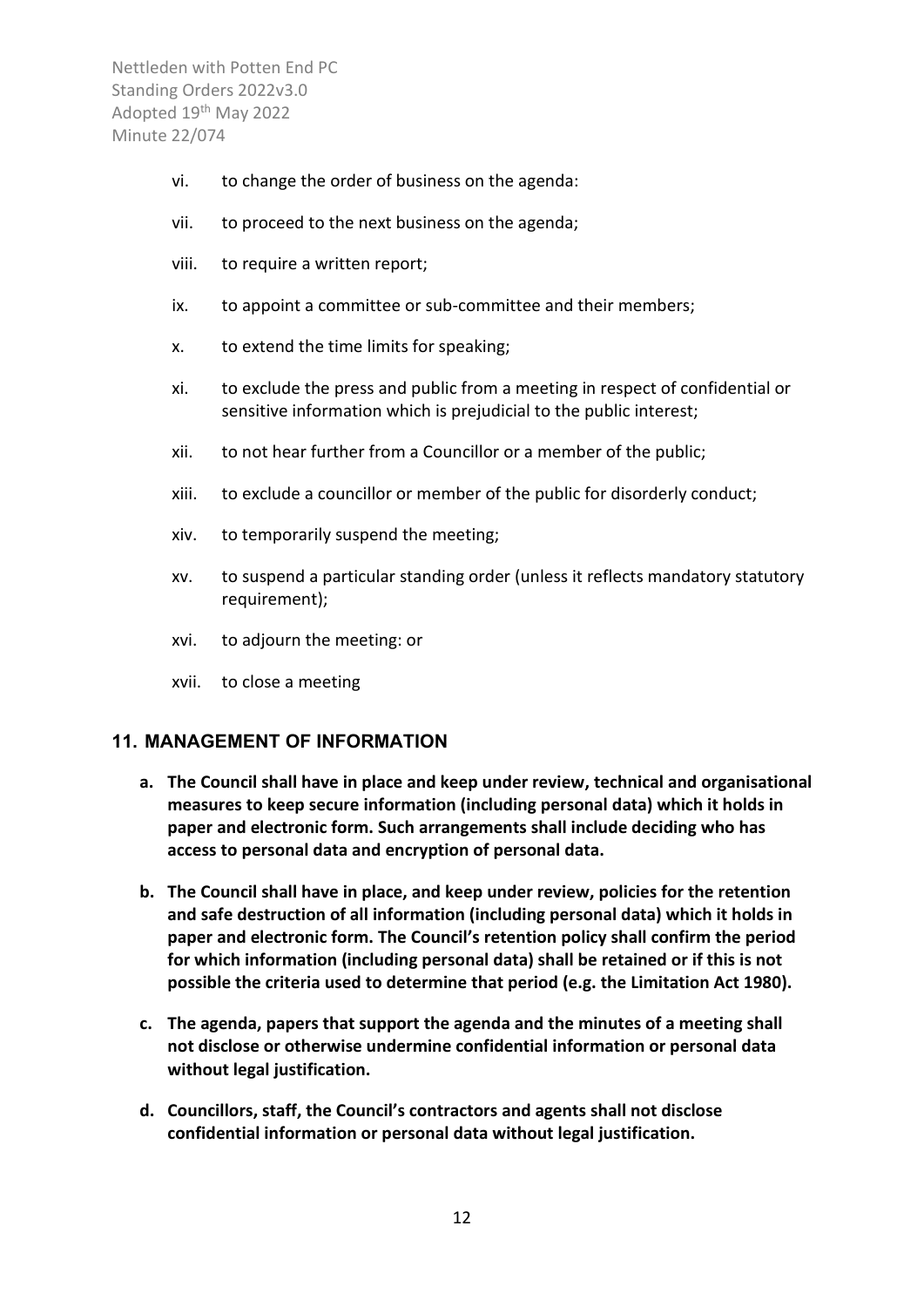#### <span id="page-15-0"></span>**12. DRAFT MINUTES**

- a. There shall be no discussion of the draft minutes of a preceding meeting except in relation to their accuracy. A motion to correct an inaccuracy in the minutes shall be raised in accordance with standing order 10(a)(i) above.
- b. The accuracy of draft minutes, including any amendment(s) made to them, shall be confirmed by resolution and shall be signed by the Chairman of the meeting and stand as an accurate record of the meeting to which the minutes relate.
- c. If the Chairman of the meeting does not consider the minutes to be an accurate record of the meeting to which they relate, he shall sign the minutes and include a paragraph in the following terms or to the same effect:

"The Chairman of this meeting does not believe that the minutes of the meeting of the ( ) held on [date] in respect of ( ) were a correct record but his view was not upheld by the meeting and the minutes are confirmed as an accurate record of the proceedings."

d. **If the Council's gross annual income or expenditure (whichever is higher) does not exceed £25,000, it shall publish draft minutes on a website which is publicly accessible and free of charge not later than one month after the meeting has taken place.**

## <span id="page-15-1"></span>**13. CODE OF CONDUCT AND DISPENSATIONS**

- a. All councillors and non-councillors with voting rights shall observe the code of conduct adopted by the Council.
- b. Unless he has been granted a dispensation, a councillor or non-councillor with voting rights shall withdraw from a meeting when it is considering a matter in which he has a disclosable pecuniary interest. He may return to the meeting after it has considered the matter in which he had the interest.
- c. Unless he has been granted a dispensation, a councillor or non-councillor with voting rights shall withdraw from a meeting when it is considering a matter in which he has another interest if so required by the council's code of conduct. He may return to the meeting after it has considered the matter in which he had the interest.
- d. **Dispensation requests shall be in writing and submitted to the Proper Officer** as soon as possible before the meeting, or failing that, at the start of the meeting for which the dispensation is required.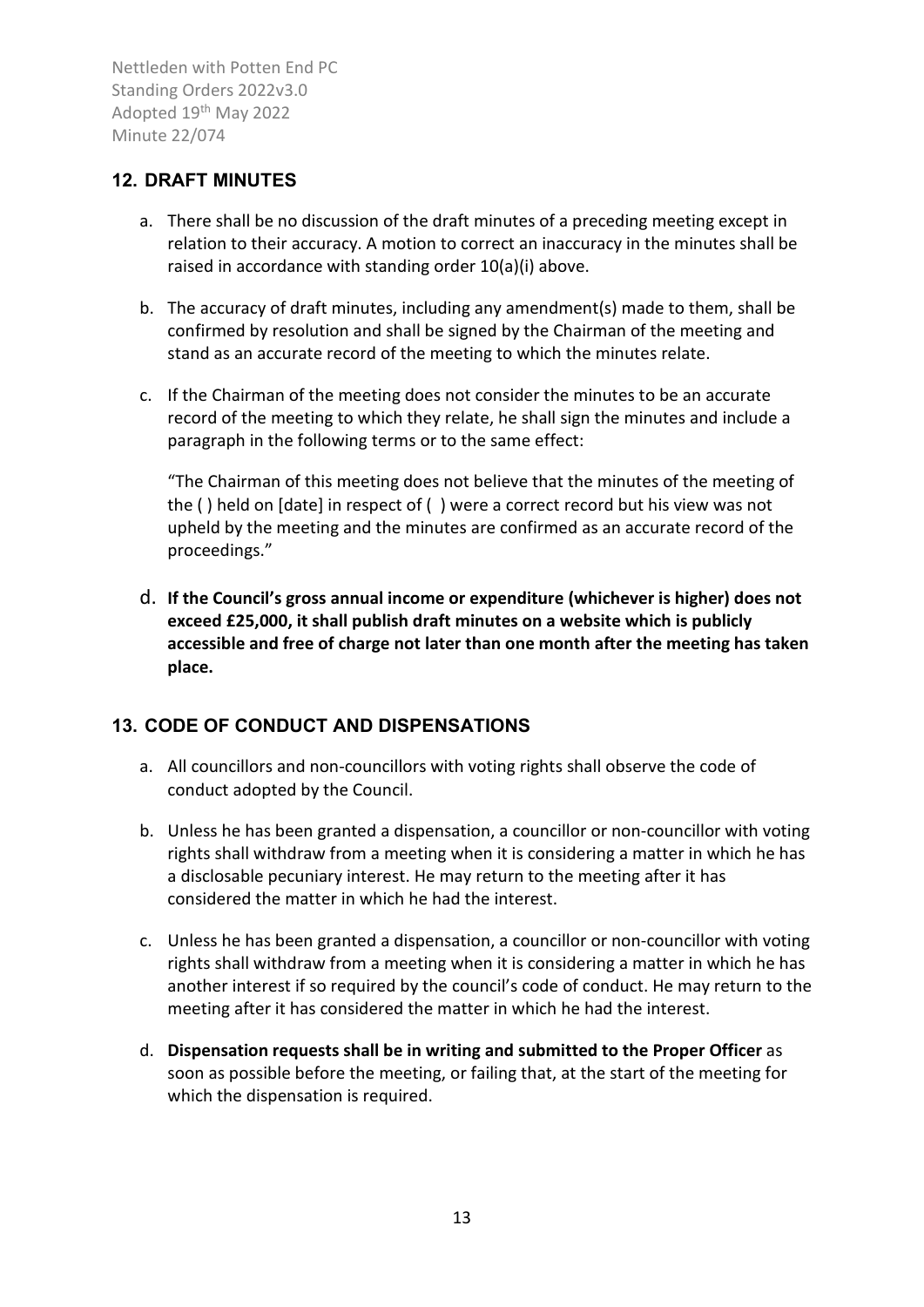- e. A decision as to whether to grant a dispensation shall be made by a meeting of the council, or committee or sub-committee for which the dispensation is required and that decision is final.
- f. A dispensation request shall confirm:
	- i. the description and the nature of the disclosable pecuniary interest or other interest to which the request for the dispensation relates;
	- ii. whether the dispensation is required to participate at a meeting in a discussion only or a discussion and a vote;
	- iii. the date of the meeting or the period (not exceeding four years) for which the dispensation is sought; and
	- iv. an explanation as to why the dispensation is sought.
- g. Subject to standing orders 13(d) and (f) above, dispensations requests shall be considered [by the Proper Officer before the meeting or, if this is not possible, at the start of the meeting for which the dispensation is required] OR [at the beginning of the meeting of the council, or committee or a sub-committee for which the dispensation is required].
- **h. A dispensation may be granted in accordance with standing order 13(e) above if having regard to all relevant circumstances the following applies:** 
	- **i. without the dispensation the number of persons prohibited from participating in the particular business would be so great a proportion of the meeting transacting the business as to impede the transaction of the business or**
	- **ii. granting the dispensation is in the interests of persons living in the council's area or**
	- **iii. it is otherwise appropriate to grant a dispensation.**

## <span id="page-16-0"></span>**14. CODE OF CONDUCT COMPLAINTS**

- a. Upon notification by the District or Unitary Council that it is dealing with a complaint that a councillor or non-councillor with voting rights has breached the council's code of conduct, the Proper Officer shall, subject to standing order 11 above, report this to the council.
- b. Where the notification in standing order 14(a) above relates to a complaint made by the Proper Officer, the Proper Officer shall notify the Chairman of this fact and the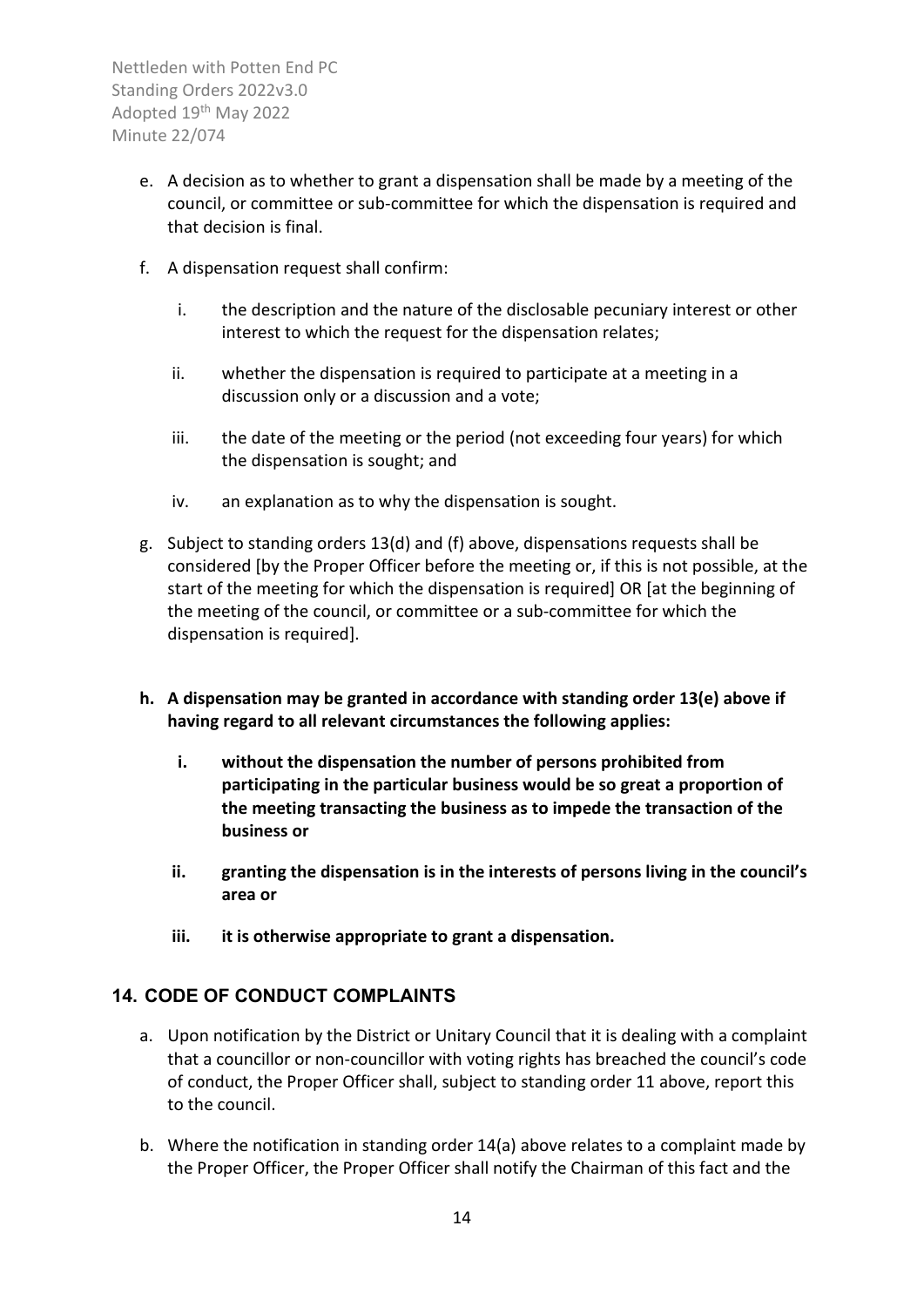> Chairman shall nominate another staff member to assume the duties of the Proper Officer in relation to the complaint until it has been determined and the council has agreed what action, if any, to take in accordance with standing order 14(c) below.

- c. The Council may:
	- i. Provide information or evidence where such disclosure is necessary to progress an investigation of the complaint or is required by law,
	- ii. seek information relevant to the complaint from the person or body with statutory responsibility for investigation of the matter;
- **d. Upon notification by the District or Unitary Council that a councillor or noncouncillor with voting rights has breached the council's code of conduct, the council shall consider what, if any, action to take against him. Such action excludes disqualification or suspension from office.**

## <span id="page-17-0"></span>**15. PROPER OFFICER**

- a. The Proper Officer shall be either (i) the clerk or (ii) such other employee as may be nominated by the Council to undertake the work of the Proper Officer when the Proper Officer is absent.
- b. The Proper Officer shall:
	- i. **at least three clear days before a meeting of the council, a committee** or a sub-committee
		- **serve on councillors by delivery or post at their residences or by email authenticated in such manner as the Proper Officer thinks fit, a signed summons confirming the time, place and the agenda (provided the councillor has consented to service by email), and**
		- **Provide, in a conspicuous place, public notice of the time, place and agenda (provided that the public notice with agenda of an extraordinary meeting of the Council convened by councillors is signed by them).**
	- ii. subject to standing order 9 above, include on the agenda all motions unless a councillor has given written notice at least [5] days before the meeting confirming his withdrawal of it;
	- **iii. convene a meeting of full Council for the election of a new Chairman of the Council, occasioned by a casual vacancy in his office,**
	- **iv. facilitate inspection of the minute book by local government electors;**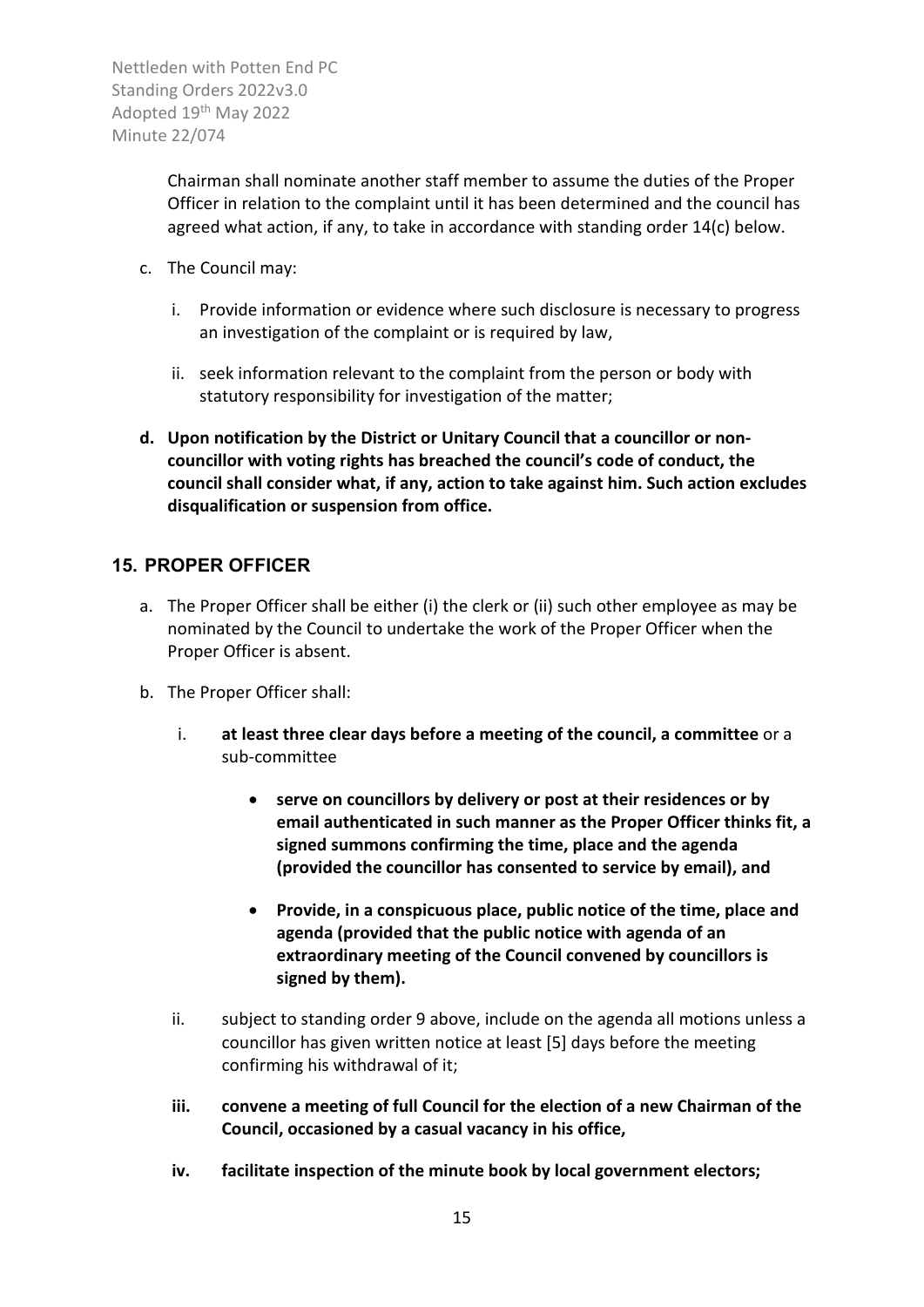- **v. receive and retain copies of byelaws made by other local authorities;**
- vi. hold acceptance of office forms from councillors;
- vii. hold a copy of every councillor's register of interests;
- viii. assist with responding to requests made under freedom of information legislation and rights exercisable under data protection legislation, in accordance with the Council's relevant policies and procedures.
- ix. Liaise as appropriate with the Council's Data Protection Officer (if there is one);
- x. receive and send general correspondence and notices on behalf of the Council except where there is a resolution to the contrary.
- xi. Assist in the organisation, storage of, access to, security of and destruction of information held by the Council in paper and electronic form subject to the requirements of data protection and freedom of information legislation and other legitimate requirements (e.g. the Limitation Act 1980);.
- xii. arrange for legal deeds to be executed;
- xiii. arrange or manage the prompt authorisation, approval, and instruction regarding any payments to be made by the Council in accordance with the Council's financial regulations.
- xiv. refer a planning application received by the Council to members of the Planning Working Party within two working days of receipt to facilitate an extraordinary meeting if the nature of a planning application requires consideration before the next ordinary meeting of the Council.
- xv. manage access to information about the council via the publication scheme; and

## <span id="page-18-0"></span>**16. RESPONSIBLE FINANCIAL OFFICER**

a. The council shall appoint appropriate staff member(s) to undertake the work of the Responsible Financial Officer when the Responsible Financial Officer is absent.

# <span id="page-18-1"></span>**17. ACCOUNTS AND ACCOUNTING STATEMENTS**

a. "Proper practices" in standing orders refer to the most recent version of Governance and Accountability for Local Councils – a Practitioners' Guide.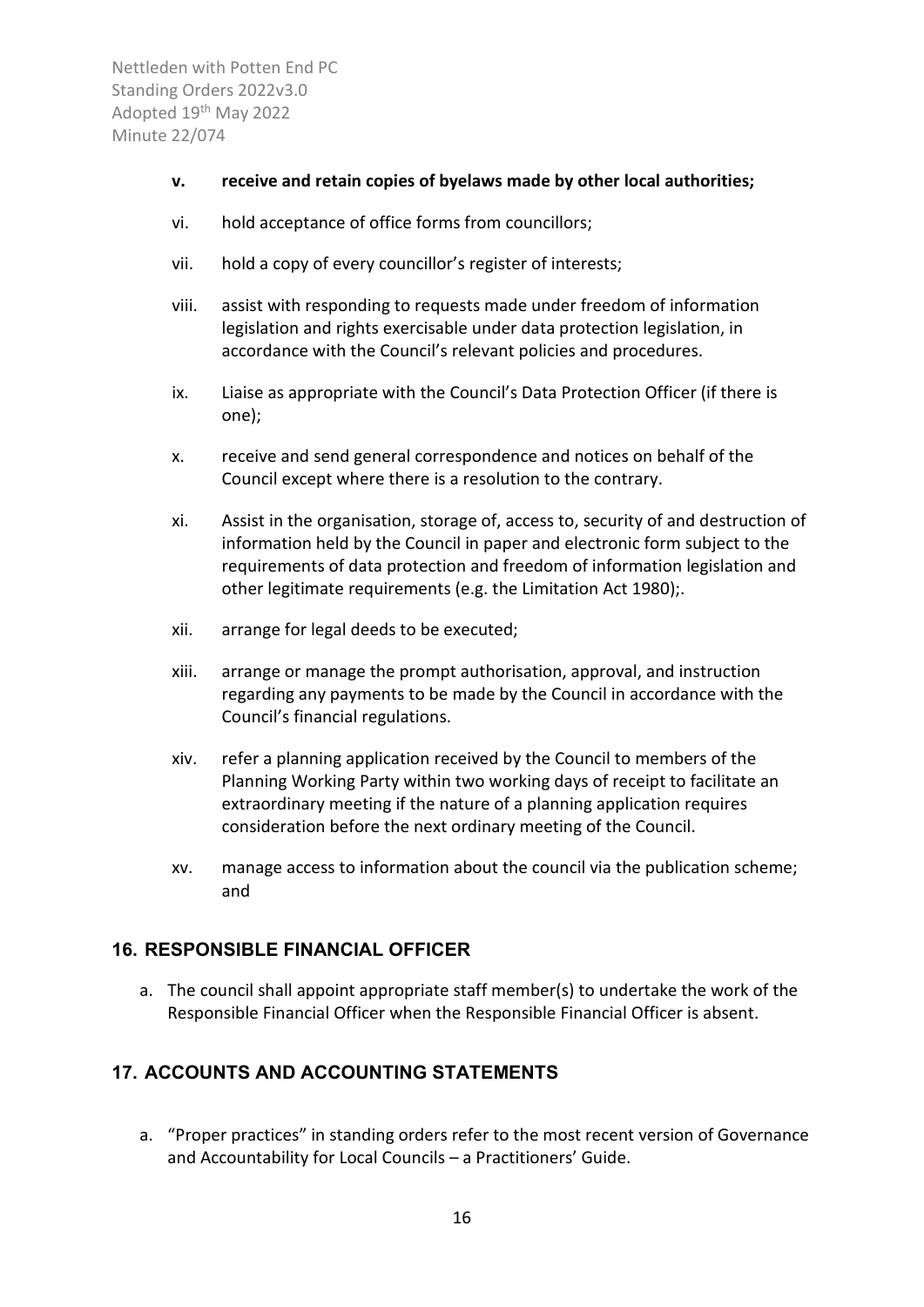- b. All payments by the Council shall be authorised, approved and paid in accordance with the law, proper practices and the Council's financial regulations
- c. The Responsible Financial Officer shall supply to each councillor as soon as practicable after 30 June, 30 September and 31 December in each year a statement summarising:
	- i. the Council's receipts and payments for the each quarter;
	- ii. the council's aggregate receipts and payments for the year to date;
	- iii. the balances held at the end of a quarter being reported;

and which includes a comparison with the budget for the financial year and highlights any actual or potential overspends.

- d. As soon as possible after the financial year end at 31 March, the Responsible Officer shall provide:
	- i. Each councillor with a statement summarising the council's receipts and payments for the last quarter and the year to date for information; and
	- ii. To the full council the accounting statements for the year in the form of Section 1 of the annual return, as required by proper practices, for consideration and approval.
- e. The year-end accounting statements shall be prepared in accordance with proper practices and apply the form of accounts determined by the Council (receipts and payments, or income and expenditure) for the year to 31 March. A completed draft annual governance and accountability return shall be presented to all councillors at least 14 days prior to anticipated approval by the Council. The annual governance and accountability return of the Council, which is subject to external audit, including the annual governance statement, shall be presented to the Council for consideration and formal approval before 30 June.

## <span id="page-19-0"></span>**18. FINANCIAL CONTROLS AND PROCUREMENT**

- a. The Council shall consider and approve financial regulations drawn up by the Responsible Financial Officer, which shall include detailed arrangements in respect of the following:
	- i. the keeping of accounting records and systems of internal controls;
	- ii. the assessment and management of financial risks faced by the Council;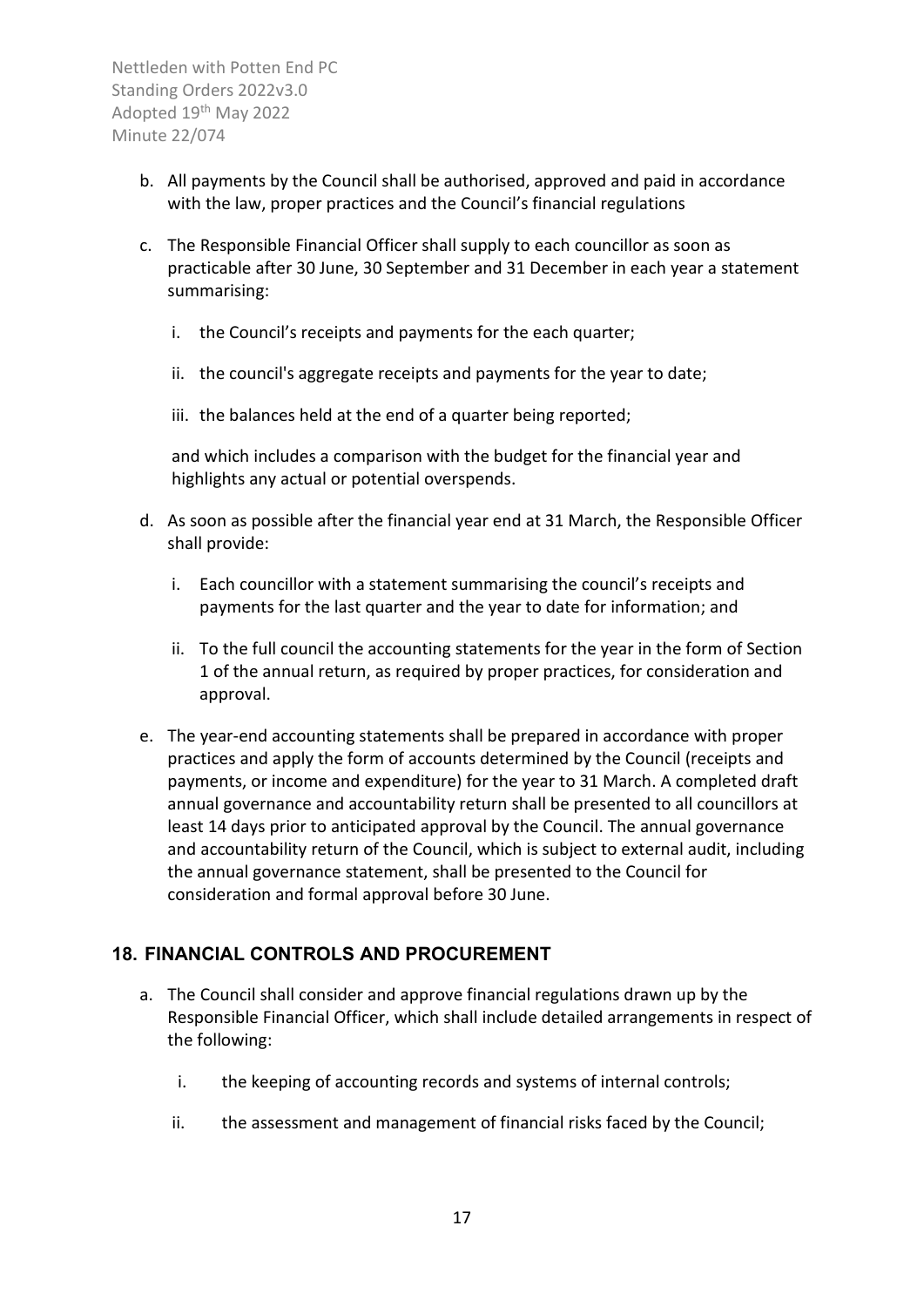- iii. the work of the independent Internal Auditor in accordance with proper practices and the receipt of regular reports from the Internal Auditor, which shall be required at least annually;
- iv. the inspection and copying by councillors and local electors of the Council's accounts and/or orders of payments;
- v. whether contracts with an estimated value below **£25,000** due to special circumstances are exempt from a tendering process or procurement exercise.
- b. Financial regulations shall be reviewed regularly and at least annually for fitness of purpose

A public contract regulated by the Public Contracts Regulations 2015 with an estimated value in excess of £25,000 but less than the relevant thresholds in standing order 18(f) **is subject to the "light touch" arrangements under Regulations 109-114 of the Public Contracts Regulations 2015 unless it proposes to use an existing list of approved suppliers (framework agreement).**

- c. Subject to additional requirements in the financial regulations of the council, the tender process for contracts for the supply of goods, materials, services or the execution of work shall include, as a minimum, the following steps:
	- i. a specification for the goods, materials, services or the execution of works shall be drawn up;
	- ii. an invitation to tender shall be drawn up to include
		- the council's specification
		- the time, date and address for the submission of tenders
		- the date of the council's written response to the tender and
		- the prohibition on prospective contractors contacting councillors or staff to encourage or support their tender outside the prescribed process
	- iii. the invitation to tender shall be advertised in a local newspaper and in any other manner that is appropriate;
	- iv. tenders are to be submitted in writing in a sealed marked envelope addressed to the Proper Officer;
	- v. tenders shall be opened by the Proper Officer in the presence of at least one Councillor after the deadline for submission of tenders has passed;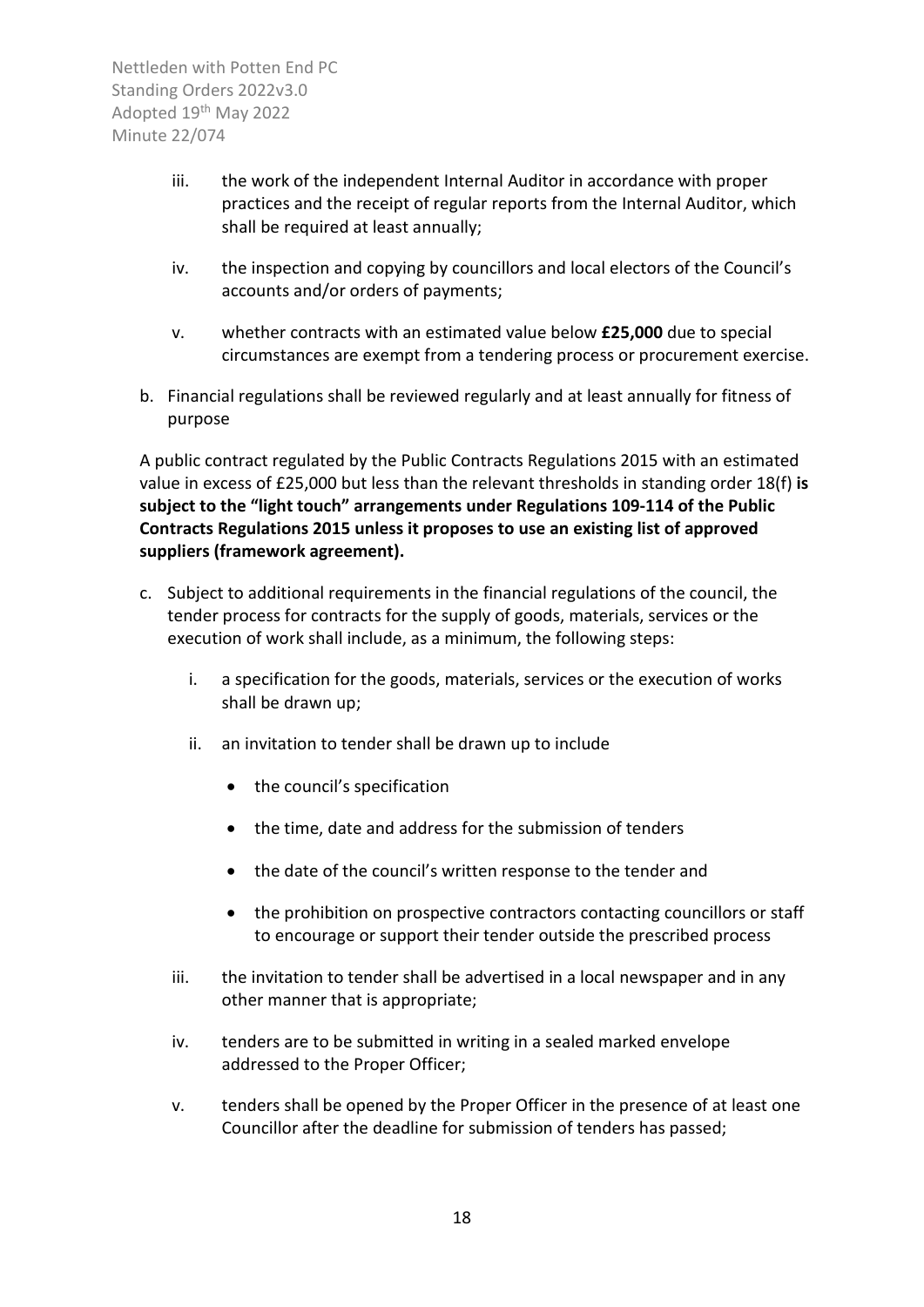- vi. tenders are to be reported to and considered by the appropriate meeting of Council or Committee or sub-committee with delegated responsibility..
- d. Neither the Council, nor any committee or sub-committee with delegated responsibility for considering tenders, is bound to accept the lowest value tender.
- e. Where the value of a contract is likely to exceed the threshold specified by the Office of Government Commerce from time to time, the Council must consider whether the Public Contracts Regulations 2015 or the Utilities Contracts Regulations 2016 apply to the contract and, if either of those Regulations apply, the Council must comply with procurement rules. NALC's procurement guidance contains further details.

#### <span id="page-21-0"></span>**19. HANDLING STAFF MATTERS**

- a. A matter personal to a member of staff that is being considered by a meeting of council OR the Staffing Committee is subject to standing order 11 above.
- b. Subject to the Council's policy regarding absences from work, the Council's most senior employee shall notify the Chairman OR the vice chairman of the Staffing Committee of any absence occasioned by illness or other reason and that person shall report such absence to the next meeting of the Staffing Committee or the Council, whichever is sooner.
- c. The Chairman of the Staffing Committee OR in his absence, the Vice-Chairman of the Staffing Committee shall upon a resolution conduct a review of the performance and annual appraisal of the Clerk. The review and appraisal shall be reported in writing and is subject to approval by resolution by the Staffing Committee.
- d. Subject to the Council's policy regarding the handling of grievance matters, the Council's most senior employee (or other employees) shall contact the Chairman of the Staffing Committee or in his absence, the Vice-Chairman of the Staffing Committee in respect of an informal or formal grievance matter, and this matter shall be reported back and progressed by resolution of the Staffing Committee.
- e. Subject to the Council's policy regarding the handling of grievance matters, if an informal or formal grievance matter raised by the Clerk relates to the Chairman or Vice-Chairman of the Staffing Committee this shall be communicated to another member of the Staffing Committee, which shall be reported back and progressed by resolution of the Staffing Committee.
- f. Any persons responsible for all or part of the management of staff shall treat the written records of all meetings relating to their performance, capabilities, grievance or disciplinary matters as confidential and secure.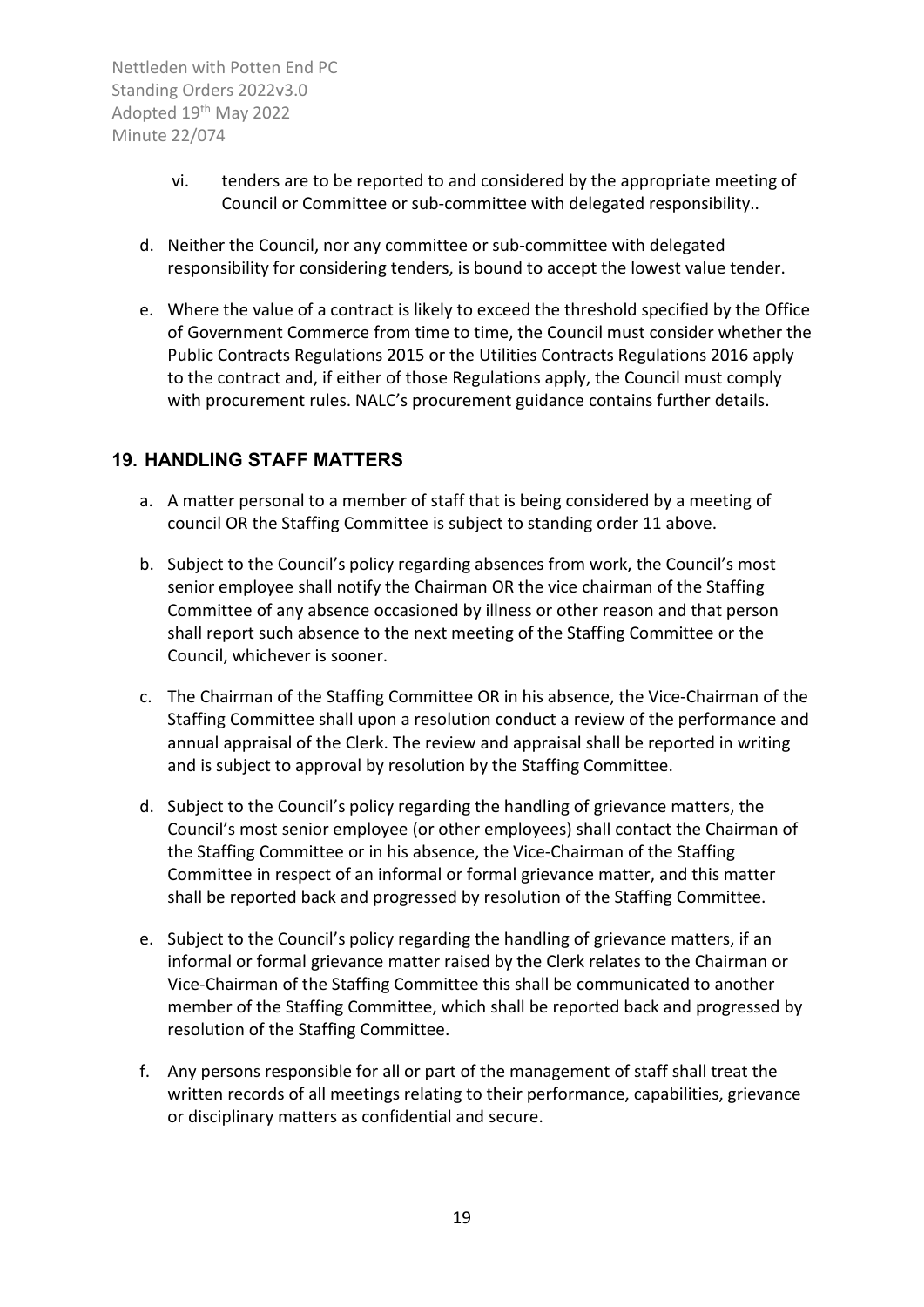> g. In accordance with standing order 11(a), persons with line management responsibilities shall have access to staff records referred to in standing order 19(f).

## <span id="page-22-0"></span>**20. RESPONSIBILITIES TO PROVIDE INFORMATION**

a. In accordance with freedom of information legislation, the Council shall publish information in accordance with its publication scheme and respond to requests for information held by the Council.

#### <span id="page-22-1"></span>**21. RESPONSIBILITIES UNDER DATA PROTECTION LEGISLATION**

(Below is not an exclusive list)

- a. The Council may appoint a Data Protection Officer.
- **b. The Council shall have policies and procedures in place to respond to an individual exercising statutory rights concerning his personal data.**
- **c. The Council shall have a written policy in place for responding to and managing a personal data breach.**
- **d. The Council shall keep a record of all personal data breaches comprising the facts relating to the personal data breach, its effects and the remedial action taken.**
- **e. The Council shall ensure that information communicated in its privacy notice(s) is in an easily accessible and available form and kept up to date.**
- **f. The Council shall maintain a written record of its processing activities.**

## <span id="page-22-2"></span>**22. RELATIONS WITH THE PRESS/MEDIA**

a. Requests from the press or other media for an oral or written comment or statement from the Council shall be handled in accordance with the Council's policy in respect of dealing with the press and/or other media.

## <span id="page-22-3"></span>**23. EXECUTION AND SEALING OF LEGAL DEEDS**

- a. A legal deed shall not be executed on behalf of the Council unless authorised by a resolution.
- **b. Subject to standing order 22(a) above, any two Councillors, may sign, on behalf of the Council, any deed required by law and the Proper Officer shall witness their signatures.**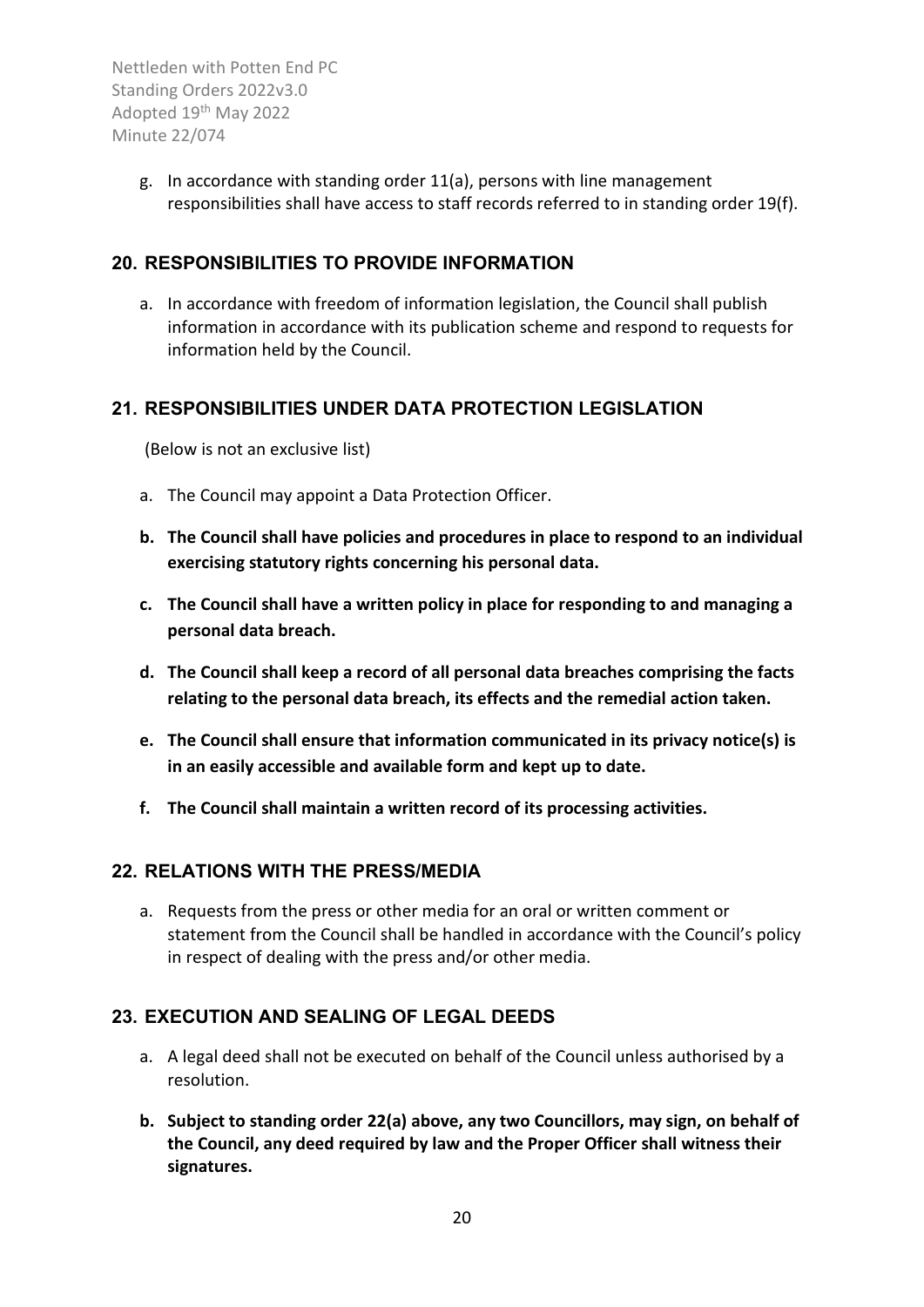## <span id="page-23-0"></span>**24. COMMUNICATING WITH DISTRICT AND COUNTY OR UNITARY COUNCILLORS**

- a. An invitation to attend a meeting of the Council shall be sent, together with the agenda, to the ward councillor(s) of the District and County or Unitary Council representing the area of the council.
- b. Unless the Council otherwise orders, a copy of each letter sent to the District or County or Unitary Council shall be sent to the District or County or Unitary councillor representing its electoral ward.

## <span id="page-23-1"></span>**25. RESTRICTIONS ON COUNCILLOR ACTIVITIES**

- a. Unless authorised by a resolution, no councillor shall:
	- i. inspect any land and/or premises which the council has a right or duty to inspect; or
	- ii. issue orders, instructions or directions.

#### <span id="page-23-2"></span>**26. DELEGATED POWERS**

- a. The Parish Clerk, in consultation with Councillors, is authorised to comment on behalf of the Council on planning applications submitted to the Council by Dacorum Borough Council within the statutory 21 day consultation period where the deadline for comments is before the next Council meeting, and either
	- i. there is no objection to the planning application or
	- ii. there is likely to be an objection and it is not possible to agree an extension to the deadline with Dacorum Borough Council or to arrange an Extraordinary Meeting of Nettleden with Potten End Parish Council to agree a response to the application.
- b. The Parish Clerk may issue Grants of Exclusive Rights of Burial for the period of 50 years for interments at the Potten End Parish Burial Ground.
- c. The Parish Clerk may issue tenancy agreements for the Potten End allotments and issue termination letters when instructed to do so by the Councillor or Councillors appointed by the Council to manage the allotments.

# <span id="page-23-3"></span>**27. STANDING ORDERS GENERALLY**